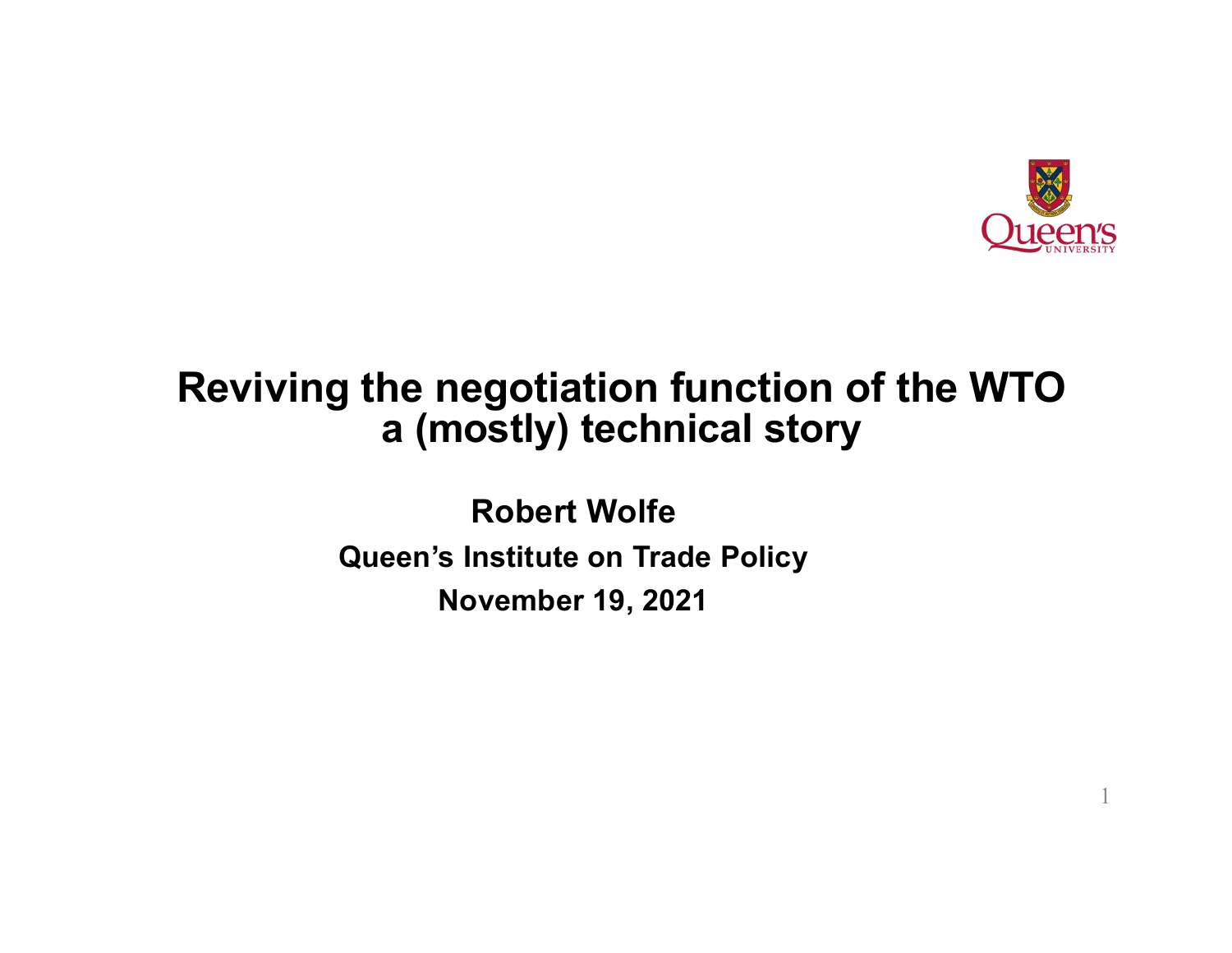## **The WTO is not dead yet (but reform is needed)**

- 1. Monitoring and surveillance still work (but not well enough)
- 2. Disputes still being handled (but appeals are problematic)
- 3. Many negotiations under way (but sloooow)
- $\triangleright$  The three pillars support each other, but I'll focus on the third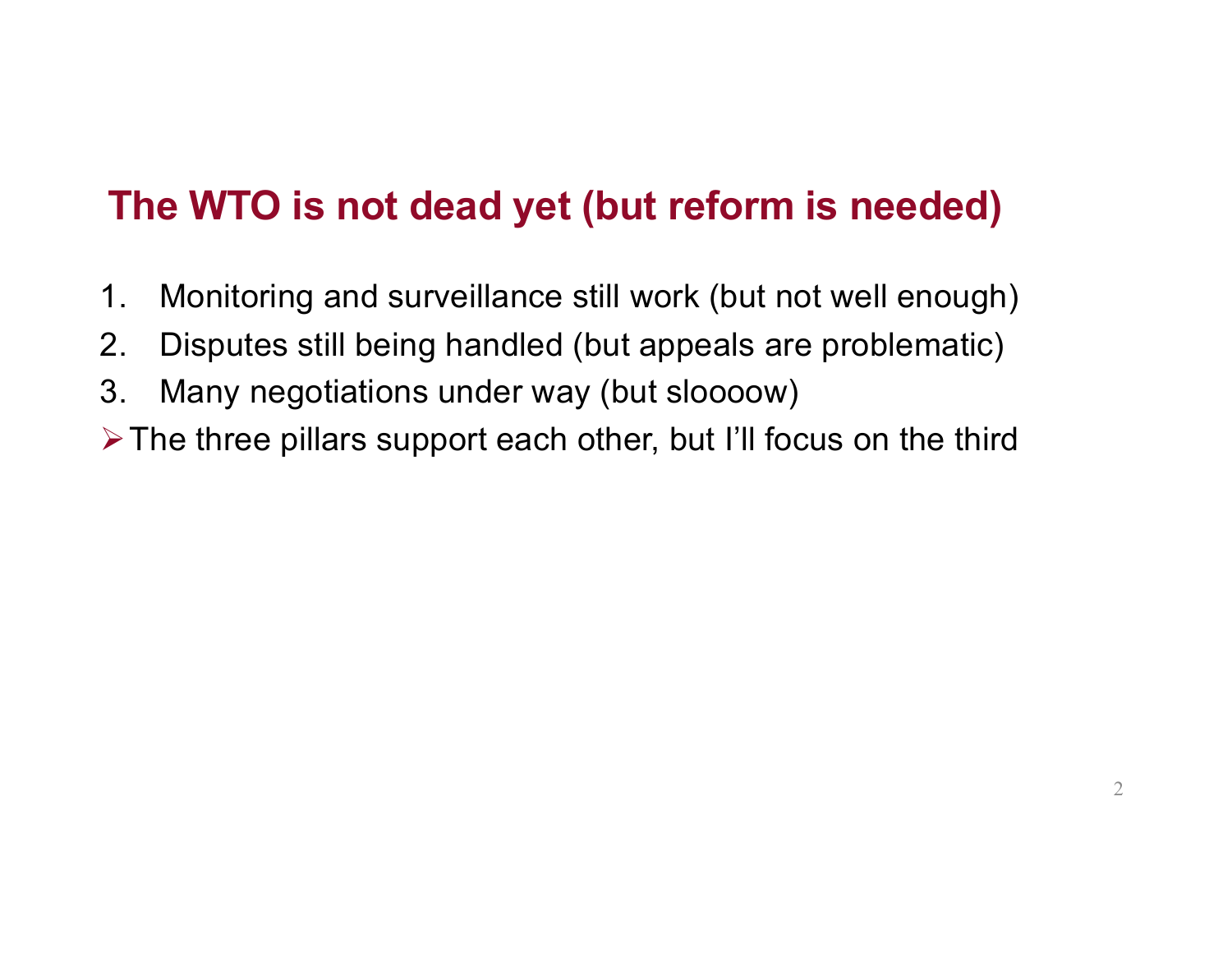## **Connection to the trade institute**

- Is reviving the negotiation function of the WTO important for Canada? – Minister Ng thinks so—she was in Geneva last week
- What issues in your work **require** progress in negotiations?
- Where best can we collaborate with the Americans on new rules?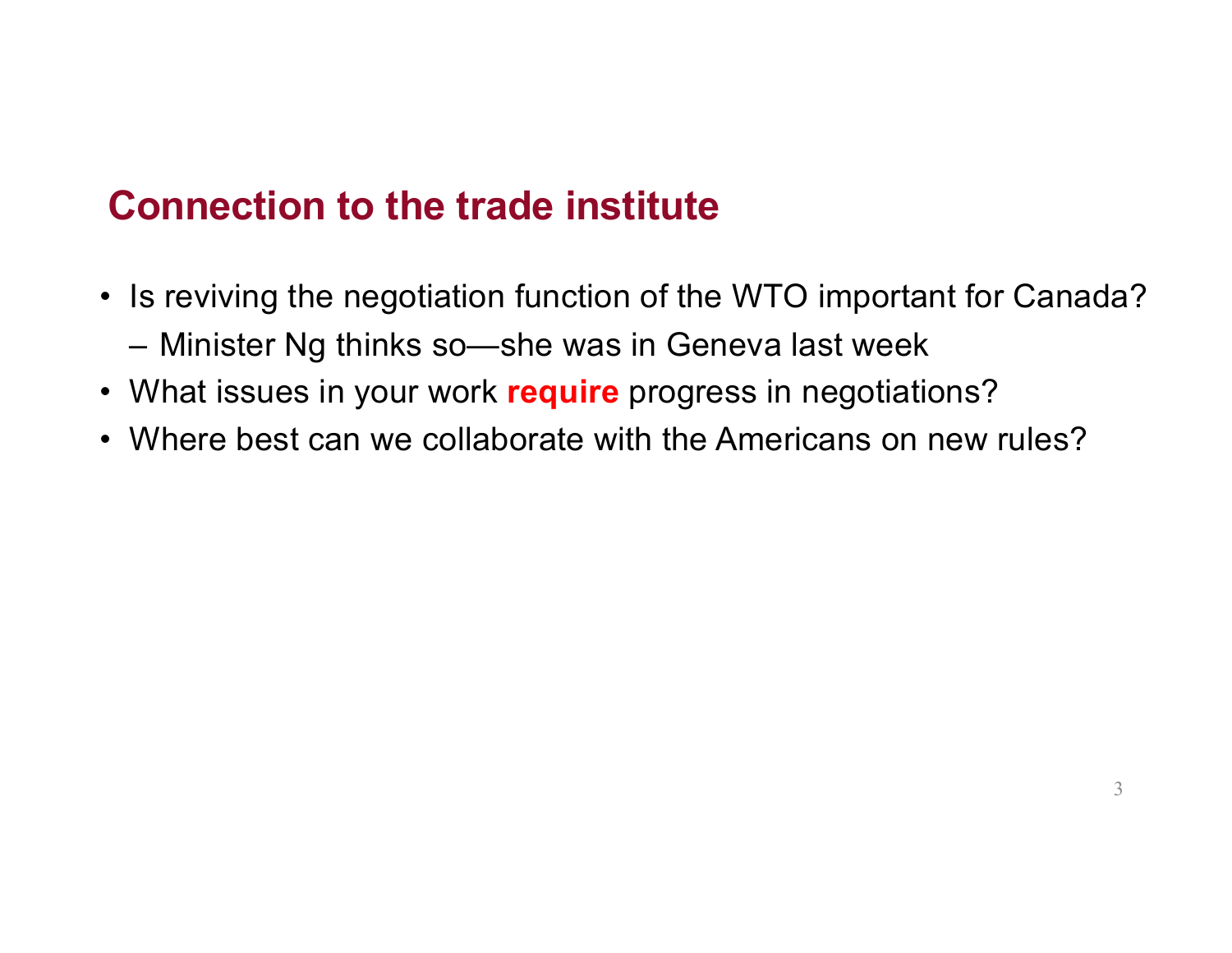## **Caveat: revival not merely about institutional design**

- Nothing will happen in WTO unless China, EU and U.S. want it to
	- Most likely leaders
	- Biggest markets: each needed to reach critical mass on most things
- Serious domestic political constraints
	- "worker centricity" in U.S.
	- conditioning trade on values in EU
	- resistance to external "pressure" in China
- Are new trade agreements feasible even if spillovers are significant?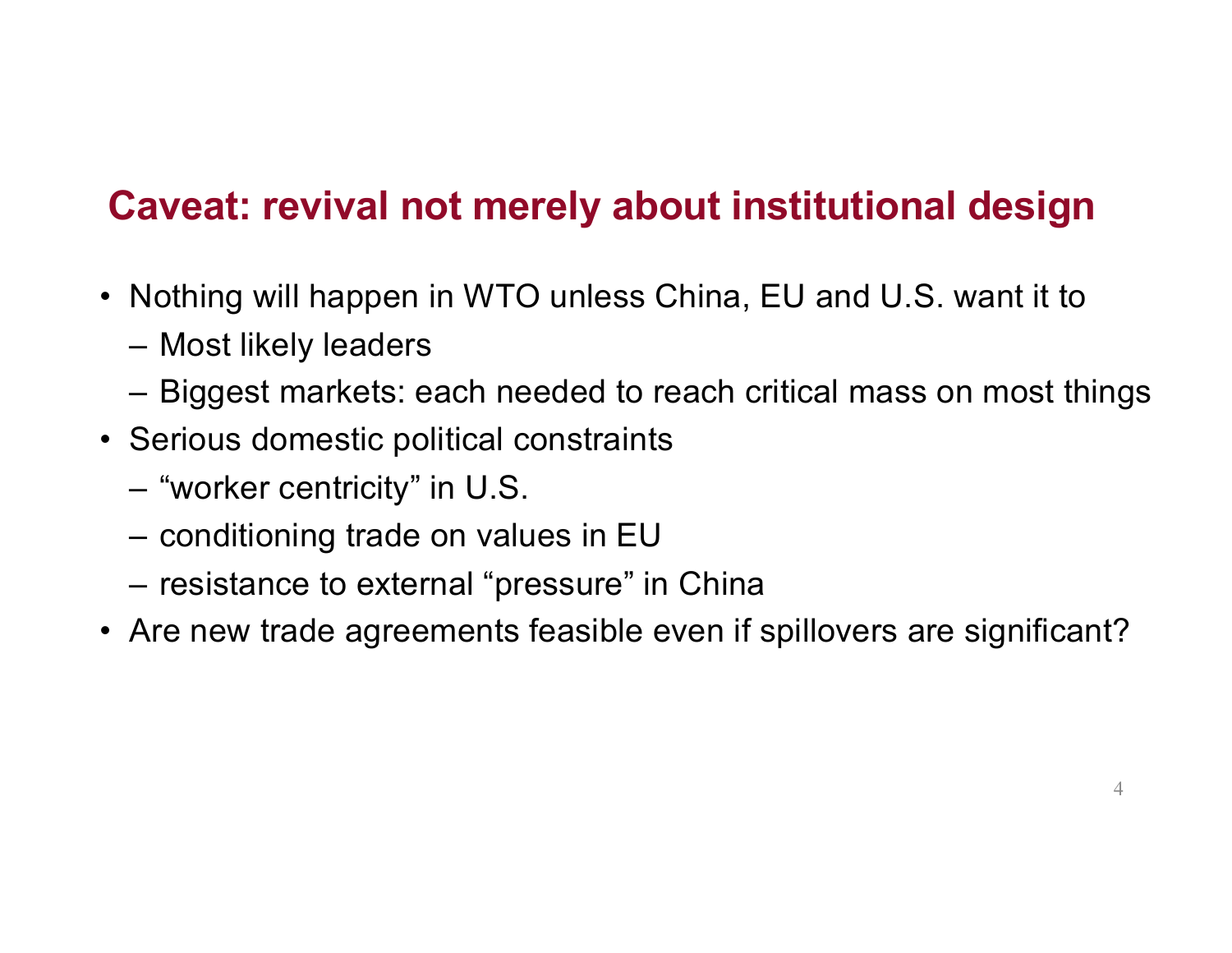## **Story has seven parts**

- 1. The back story: how do we know revival is needed?
- 2. Internal transparency
- 3. Single undertaking is [essential] [an obstacle]
- 4. Plurilateral alternatives
- 5. Legal basis for plurilateral negotiations
- 6. What next?
- 7. Postscript: It's not all about Geneva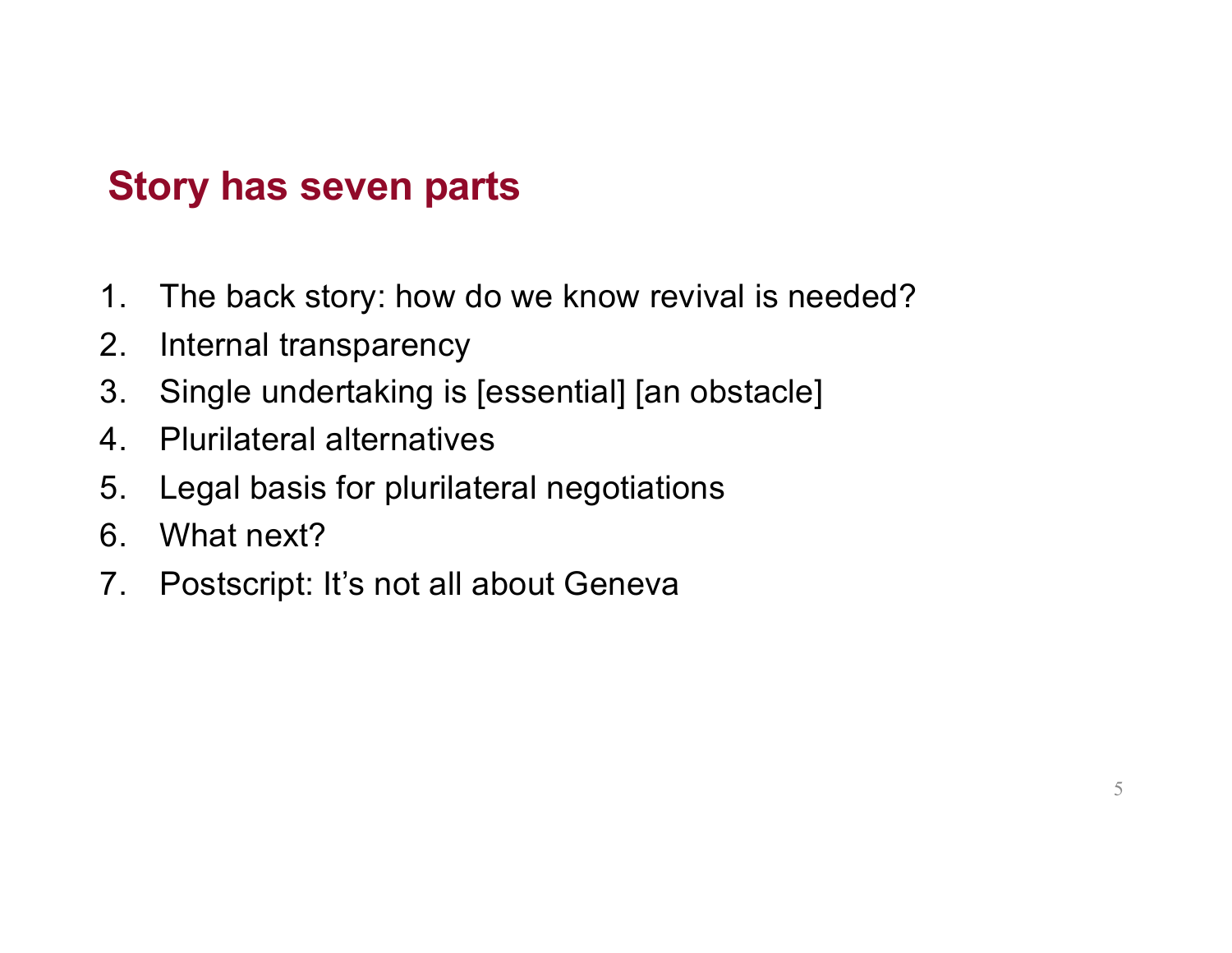

# **Part 1 The back story: GATT/WTO "rounds"**

| <b>Round</b>                                    | <b>Dates</b>                         | <b>States</b> | <b>Subjects</b>                                                                                                                                |
|-------------------------------------------------|--------------------------------------|---------------|------------------------------------------------------------------------------------------------------------------------------------------------|
| Geneva (2),<br>Annecy, Torgay,<br>Dillon rounds | 1947, 1949,<br>1951, 1956,<br>1960-1 | About<br>26   | tariffs                                                                                                                                        |
|                                                 |                                      |               |                                                                                                                                                |
| <b>Kennedy Round</b>                            | (1962)<br>1964-67                    | 62            | Tariffs and anti-dumping measures                                                                                                              |
| <b>Tokyo Round</b>                              | 1973-79                              | 103           | Tariffs, non-tariff measures ("Codes"),<br>"framework" agreements                                                                              |
| Uruguay Round                                   | 1986-94                              | 123           | Tariffs, non-tariff measures, rules,<br>services, intellectual property, dispute<br>settlement, textiles, agriculture,<br>creation of WTO, etc |
| Doha Round                                      | $2001 - ?$                           | $153+$        | agriculture, goods, services, Rules<br>(subsidies, anti-dumping, regionalism,                                                                  |
| launched at MC4<br>in Doha                      |                                      |               | fisheries subsidies), development,<br>facilitation, environment, intellectual<br>property, dispute settlement                                  |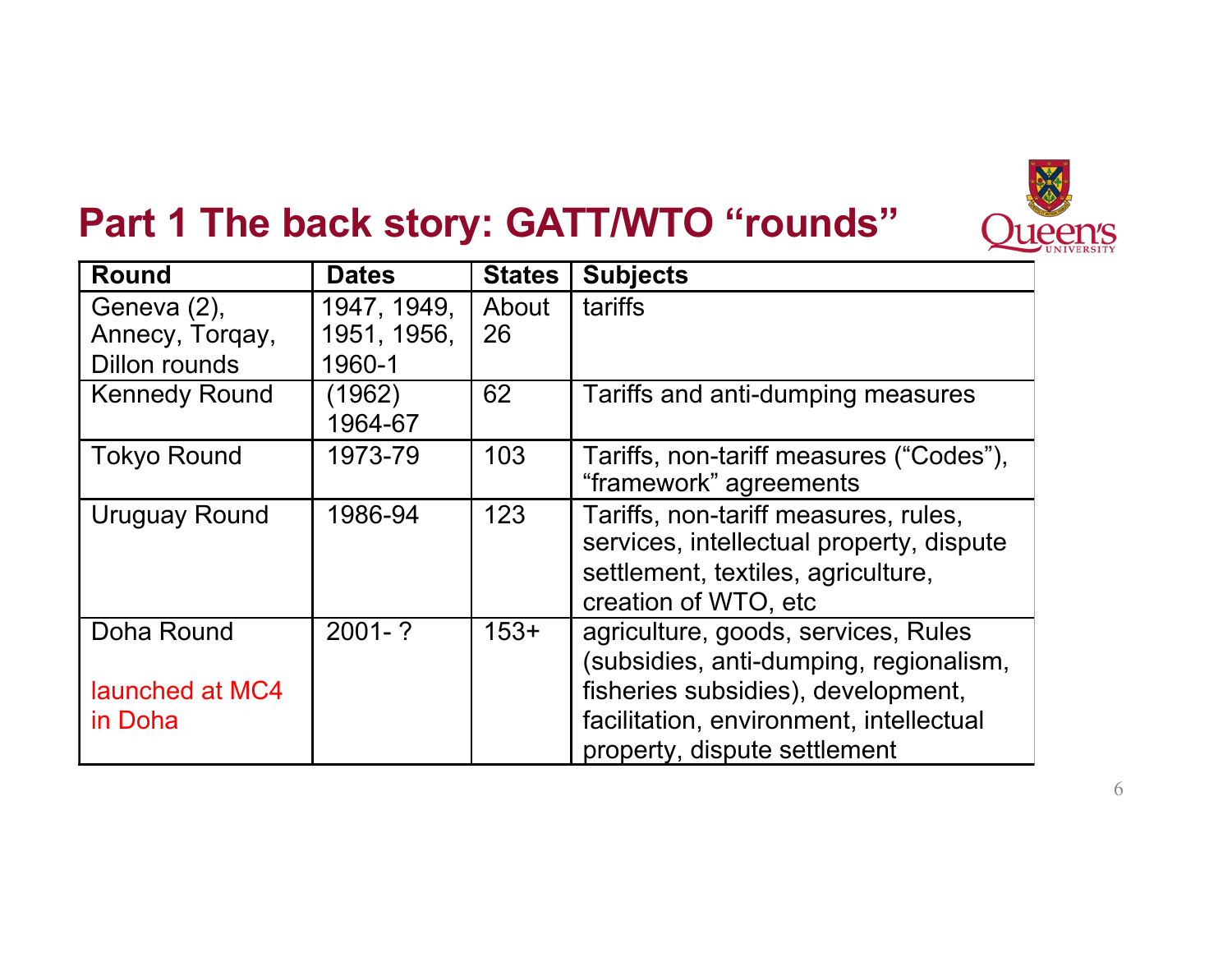## **The rise and decline of the Doha Round**

2003: MC5 Cancun fails

2005 MC6 Hong Kong rewrites the mandate

2008 Geneva "July ministerial" fails; Doha Round on life support

2015 MC10 Nairobi Ministerial declaration

We recognize that many Members reaffirm the Doha Development Agenda….

Other Members do not … as they believe new approaches are necessary …

2017 MC11 Buenos Aires ends with no declaration

- chair notes "differences of opinion on the Doha Round"
- 4 "joint statements" (plurilateral) agreed by subsets of Members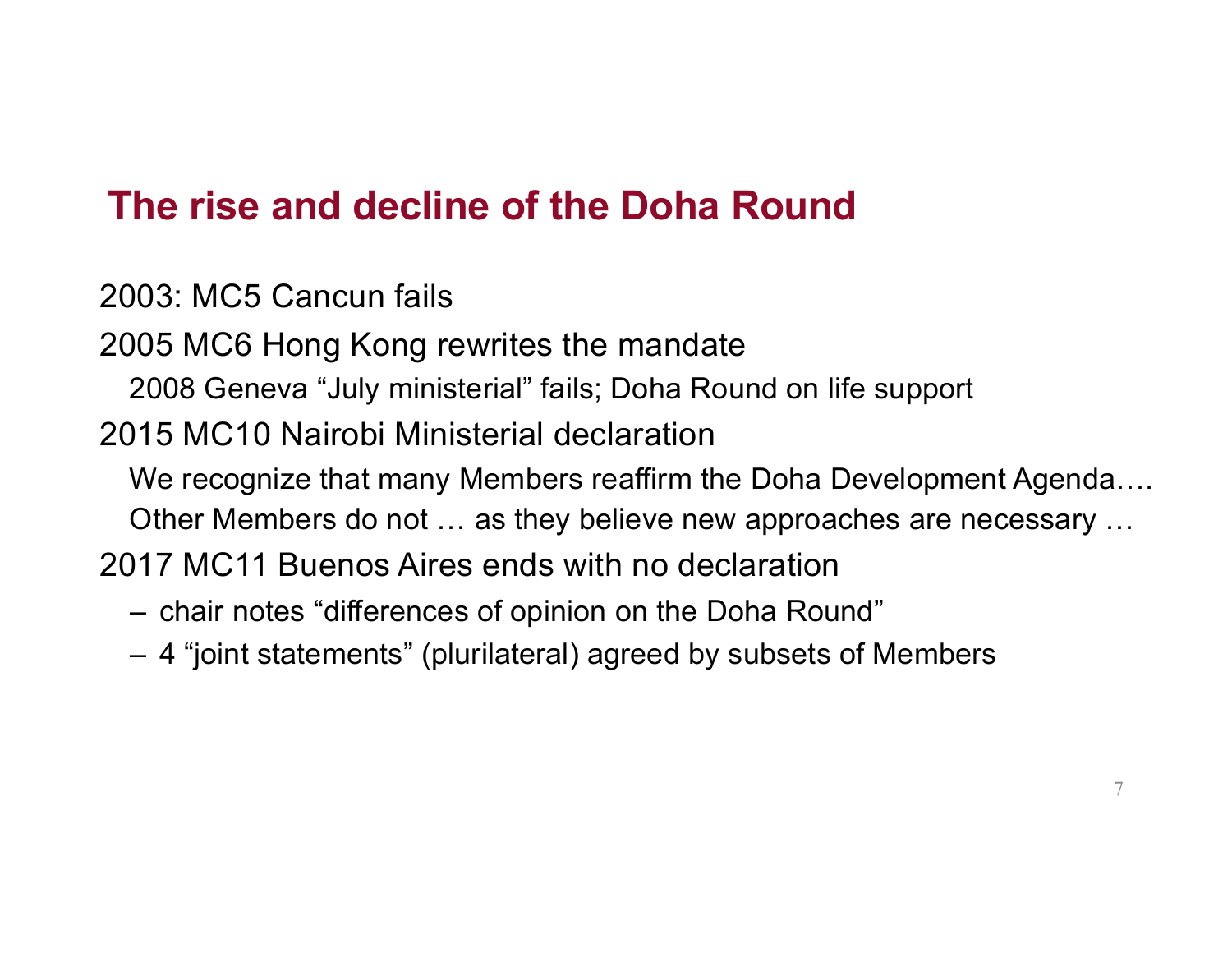## **Some good news**

- Negotiations since 1995 have produced sporadic agreements, including on a handful of Doha Round issues:
	- Some service sectors
	- Cutting red tape at the border
	- Scrapping export subsidies in agriculture, and
	- Eliminating import duties on information technology products
- But…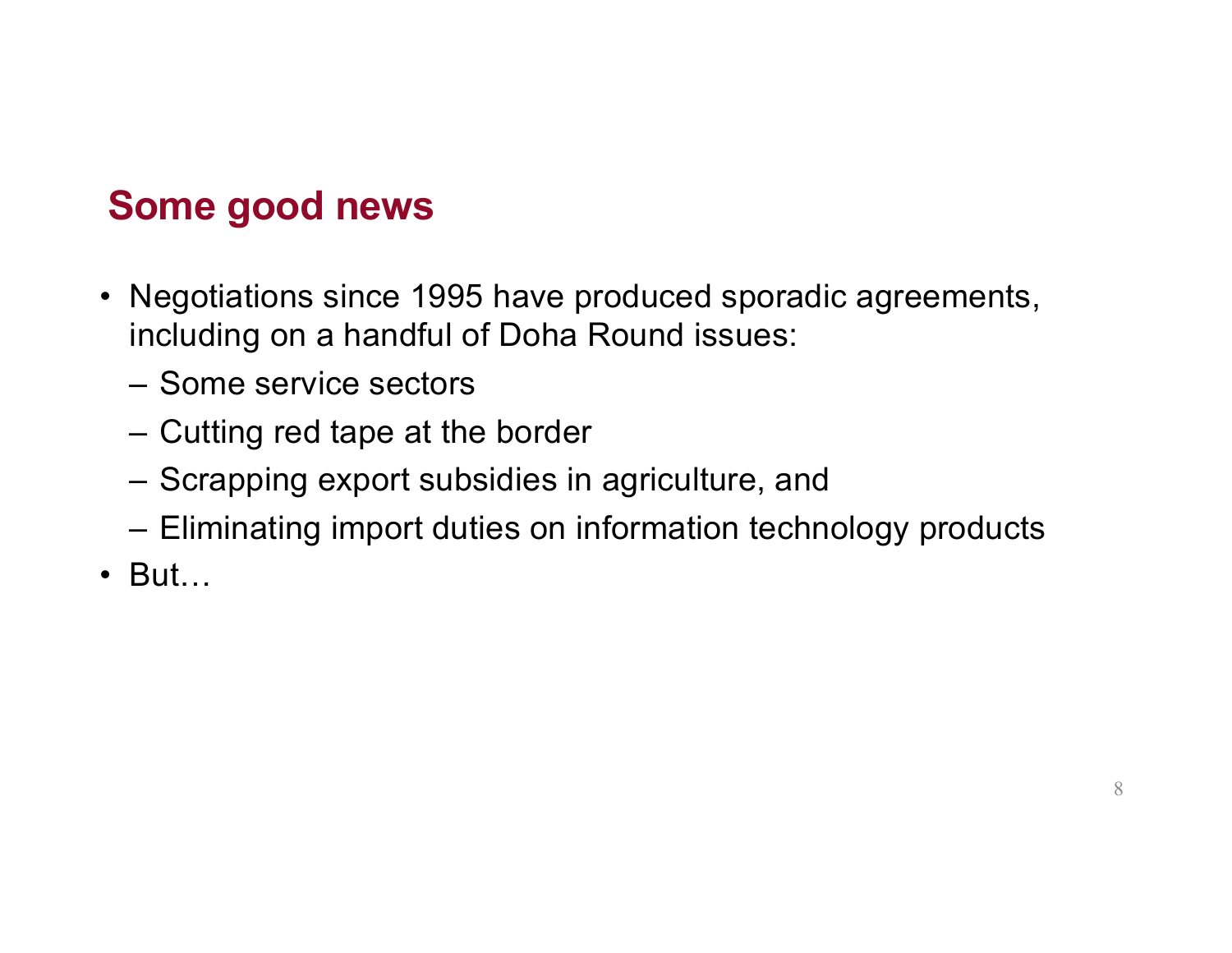## **Doha as a round is dead, not sleeping…**

- ...though issues have not gone away
- Many culprits in the collapse\*
- Decision rule gets a lot of blame
	- Consensus
		- WTO never votes
	- Single Undertaking
		- New rules apply to everybody



\*Wolfe, Robert, (2015) 'First Diagnose, Then Treat: What Ails the Doha Round?,' World Trade Review 14:01 (January 2015), 7-28.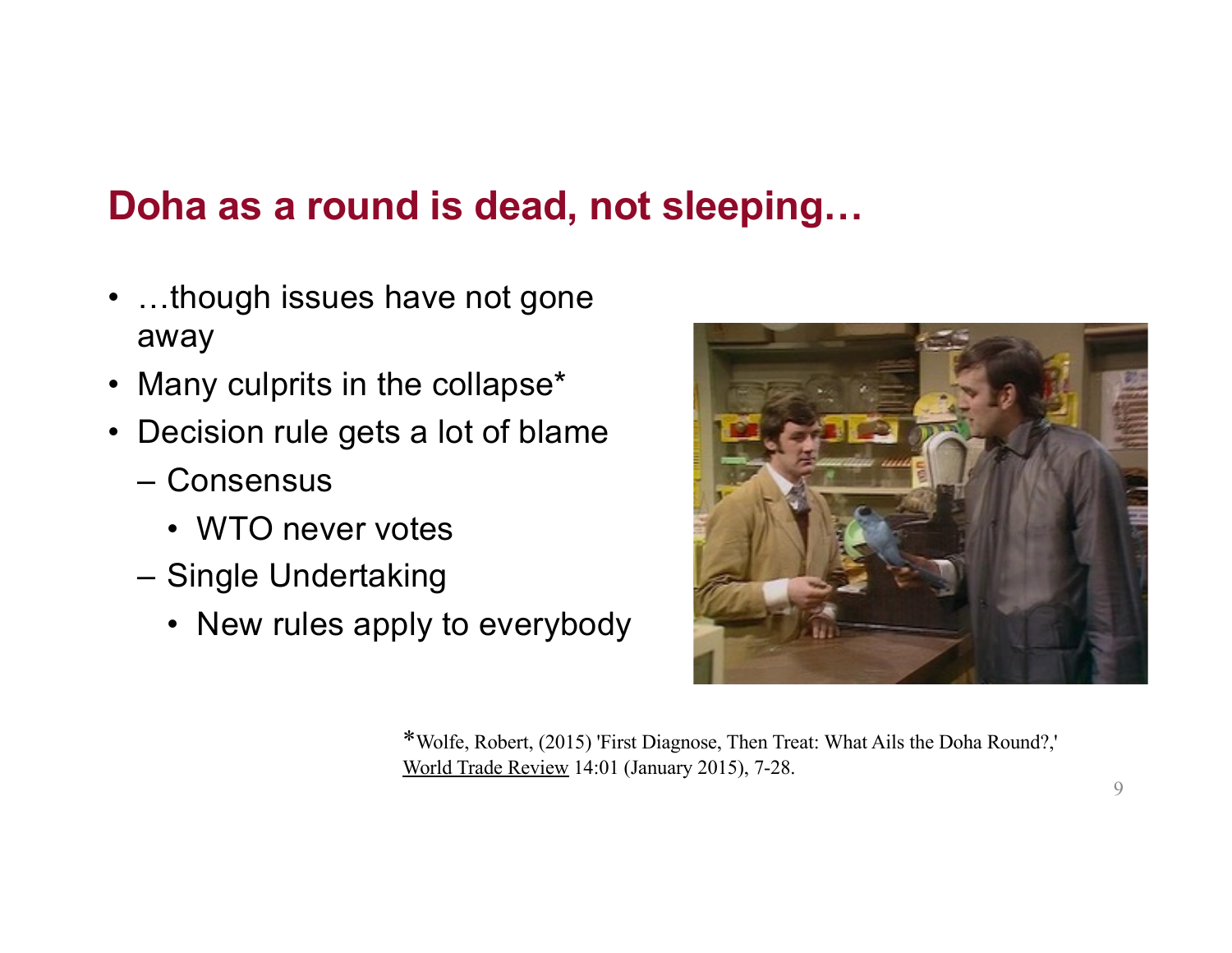## **How to improve institutional design for negotiations?**

- End de facto veto on change by Members reluctant to engage in negotiations on new rules
- Limit special and differential treatment (SDT) for large economies in new negotiations
	- Reconsider "exchange rate" for developing countries
	- Break link between what a country calls itself and what access to SDT should be granted by partners
- Maintain integrity of WTO *acquis* and its benefits for all Members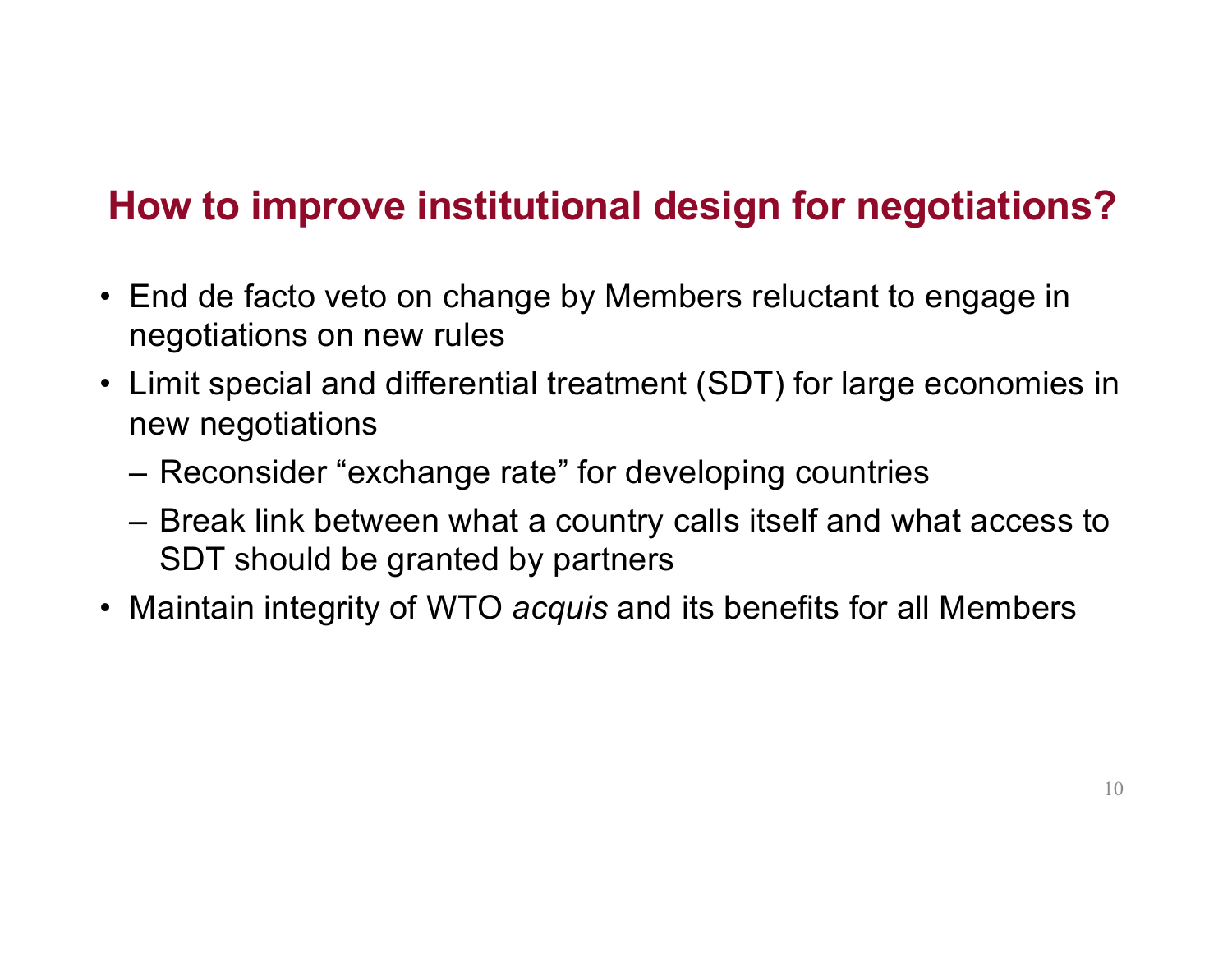### **Part 2: Internal Transparency and the Negotiation Process**

- How to square circle of formal equality of members with practical inequality of their willingness and capacity to participate
- Old questions:
	- Do small group meetings advance negotiations? (yes)
	- Should chair select some Members to attend consultations? (yes)
	- Do coalitions help Members with small Geneva delegations? (yes)
	- Do "green room" meetings chaired by DG help? (maybe)
	- Is a "bridge club" spanning significant players needed? (yes)
	- Do ambassadors talk past each other? (yes)
- Is an unwieldy membership part of the problem? (yes)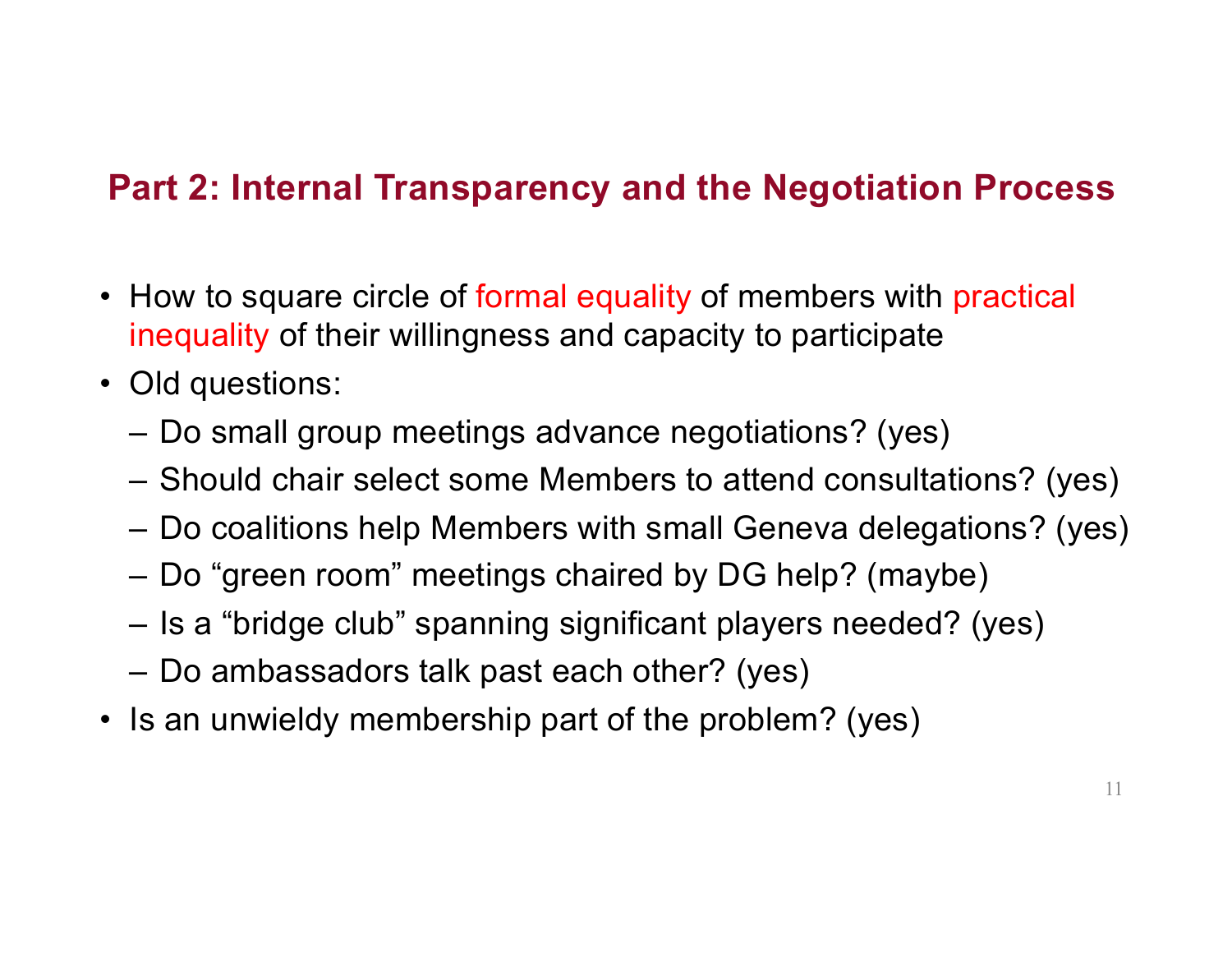## **Part 3: The single undertaking is dead. Or is it?**

- Shorthand: Nothing is agreed until everything [on agenda?] is agreed
- Legal: "WTO Agreement shall be open for acceptance as a whole"
- Doha: 'conduct, conclusion and entry into force of the outcome … shall be treated as parts of a single undertaking"
- !Every part of that died with Doha—especially idea that **all** Members participate in **all** negotiations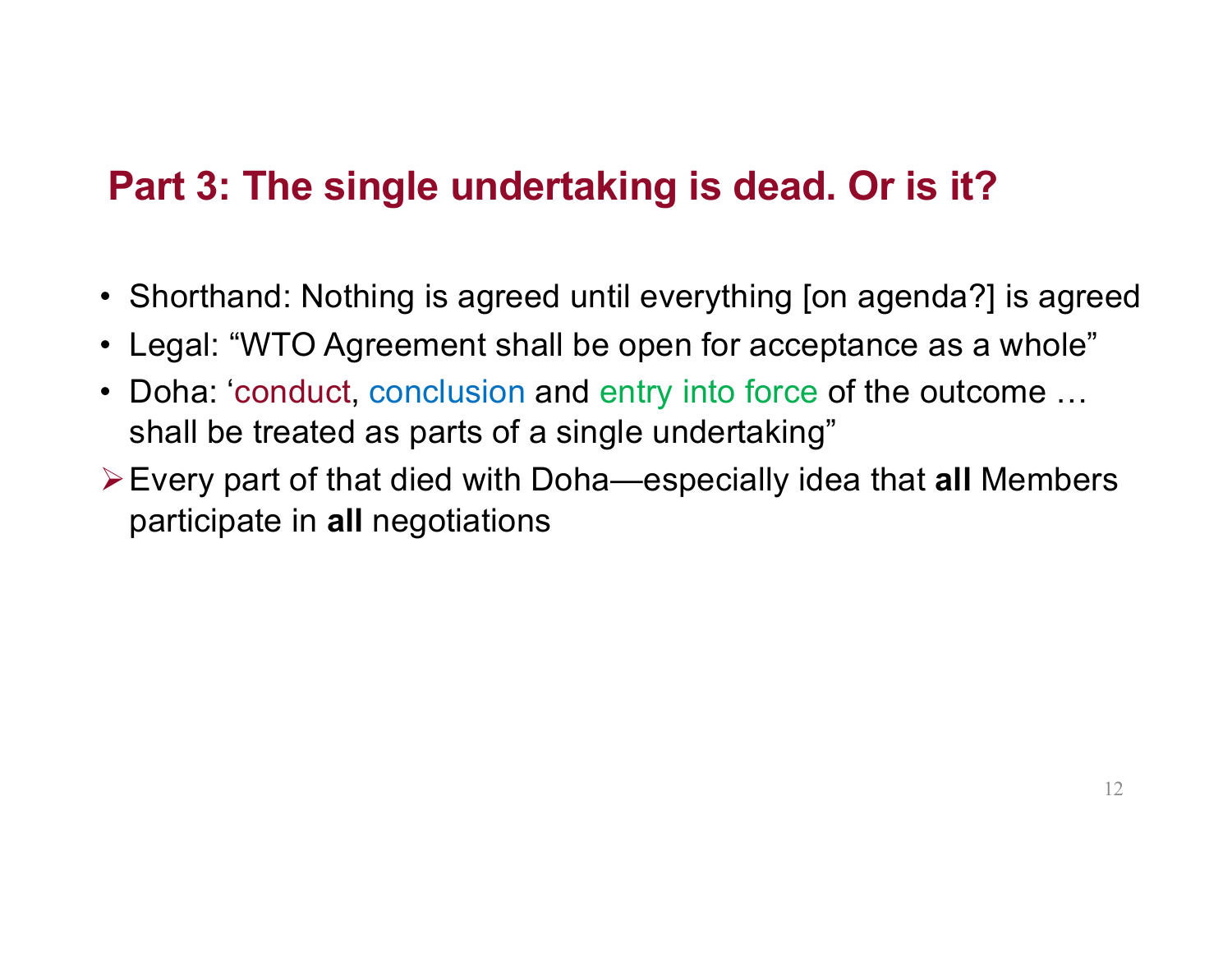### **Need for a package applies to most negotiations**

- Domestic: Any deal can stir up a hornet's nest of opposition
	- Need balancing groups with something at stake
	- Think of how Biden's Build Back Better is negotiated
- Multilateral: Need elements for key constituencies in N and S
- Risks: packages create multiple entry points for veto players domestically and in Geneva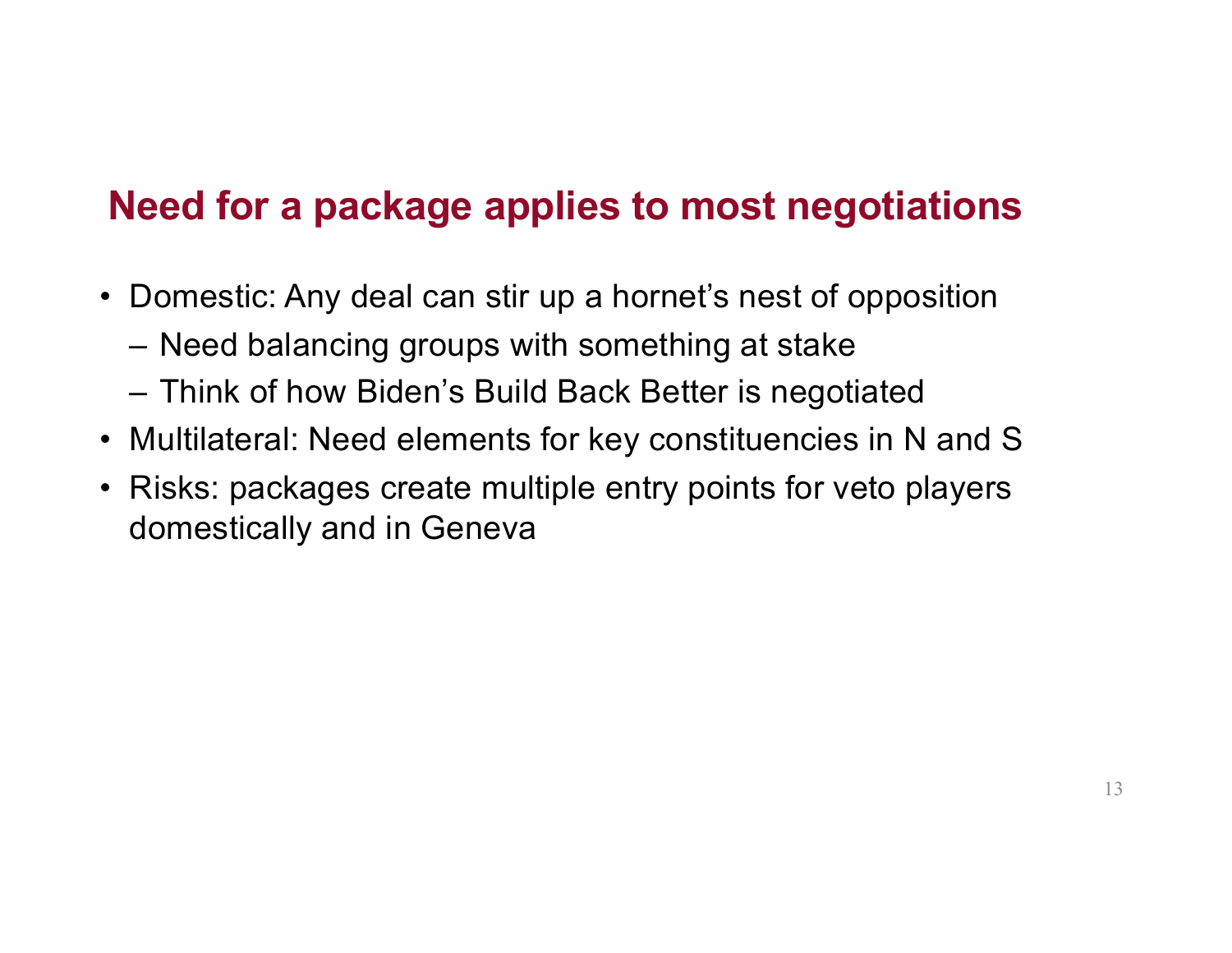### **WTO needs to get out of the consensus trap…**



• ... while recognizing that all decisions are made by consensus…

India's Environment Minister Bhupender Yadav, who got away with a last-minute demand on coal at COP 26 because of consensus. (With Chinese support)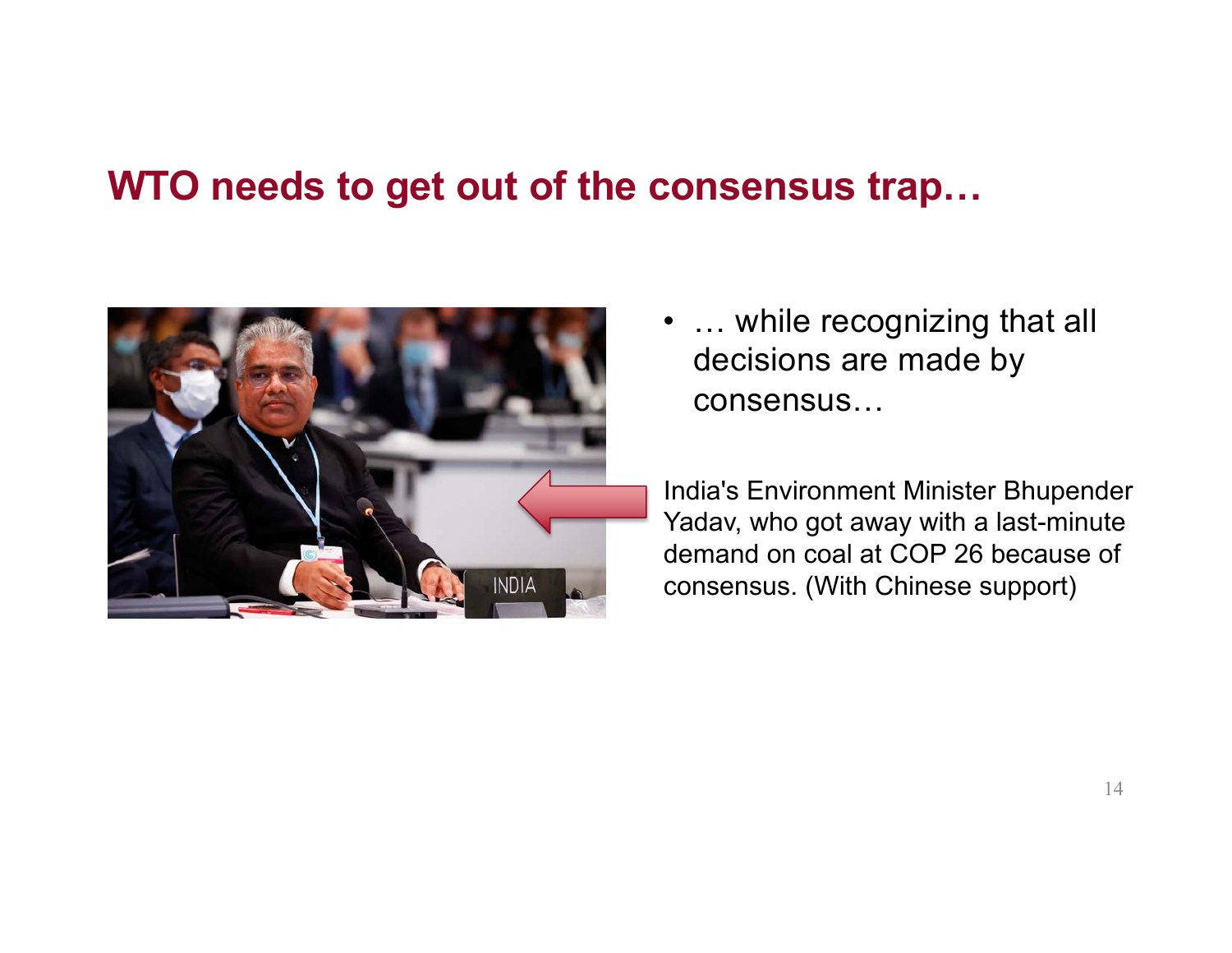## **Part 4: Plurilateral alternatives**

- Means simply talks inside the WTO among a subset of Members whose eventual outcome would be incorporated, somehow, in the WTO
	- Not self-executing: need institutional scaffolding of WTO, including notifications, committees and dispute settlement
	- Not appropriate if universal commitment needed
- Offers a mechanism for large trade powers to cooperate
	- No need to engage all WTO members: helps with problem of an unwieldy membership
	- Maintains coherence of the trading system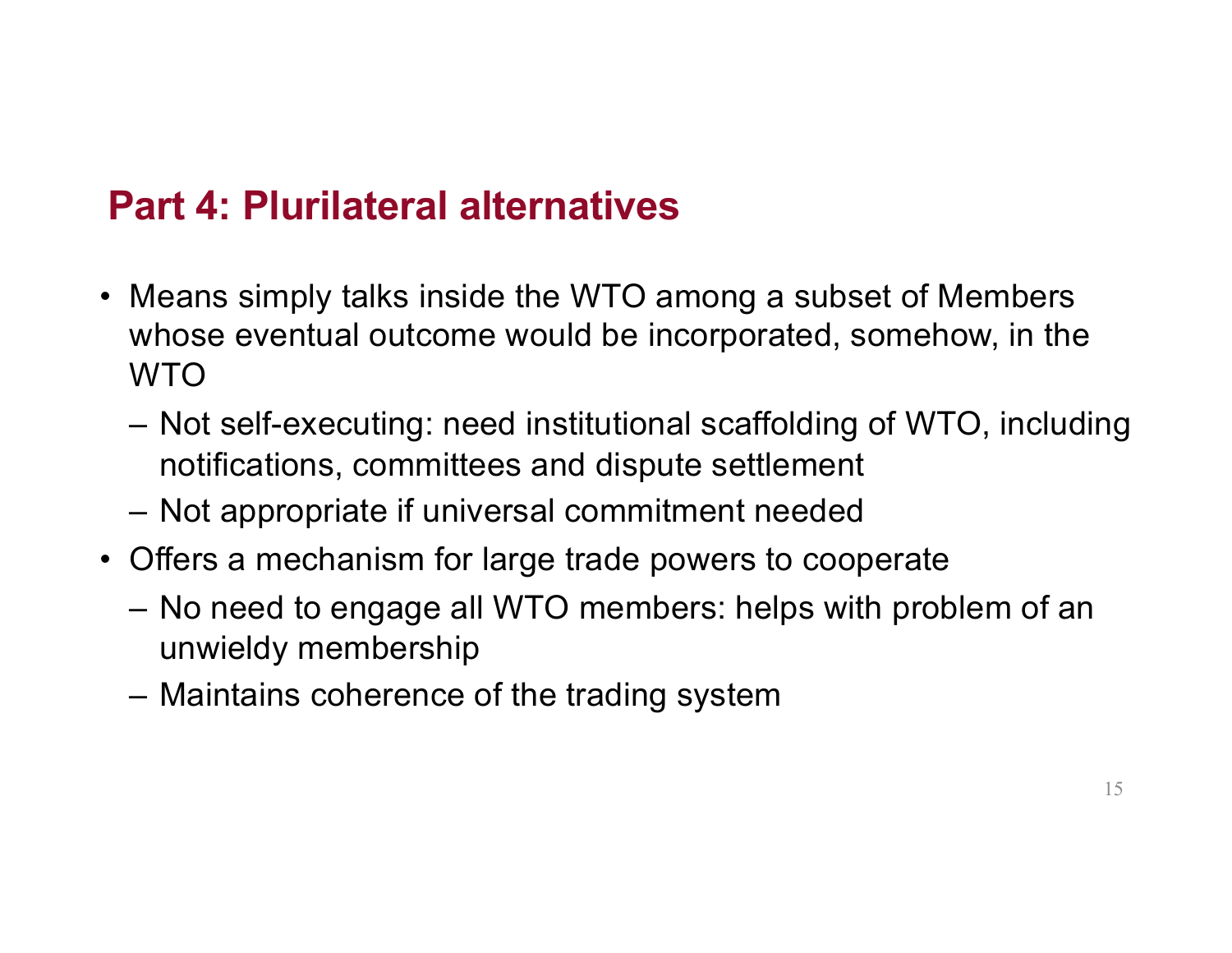## **Under what circumstances…?**

- 1. Limit benefits to participants, or not?
	- a) Restrict benefits of the deal to participants
		- De jure discriminatory
		- Limits risk of free riding by non-participants
	- b) Critical mass agreements (CMA)
		- Usually means ~90% of trade in a good or service
		- And then can be MFN, with no free rider concern
- 2. How can a deal fit in the WTO?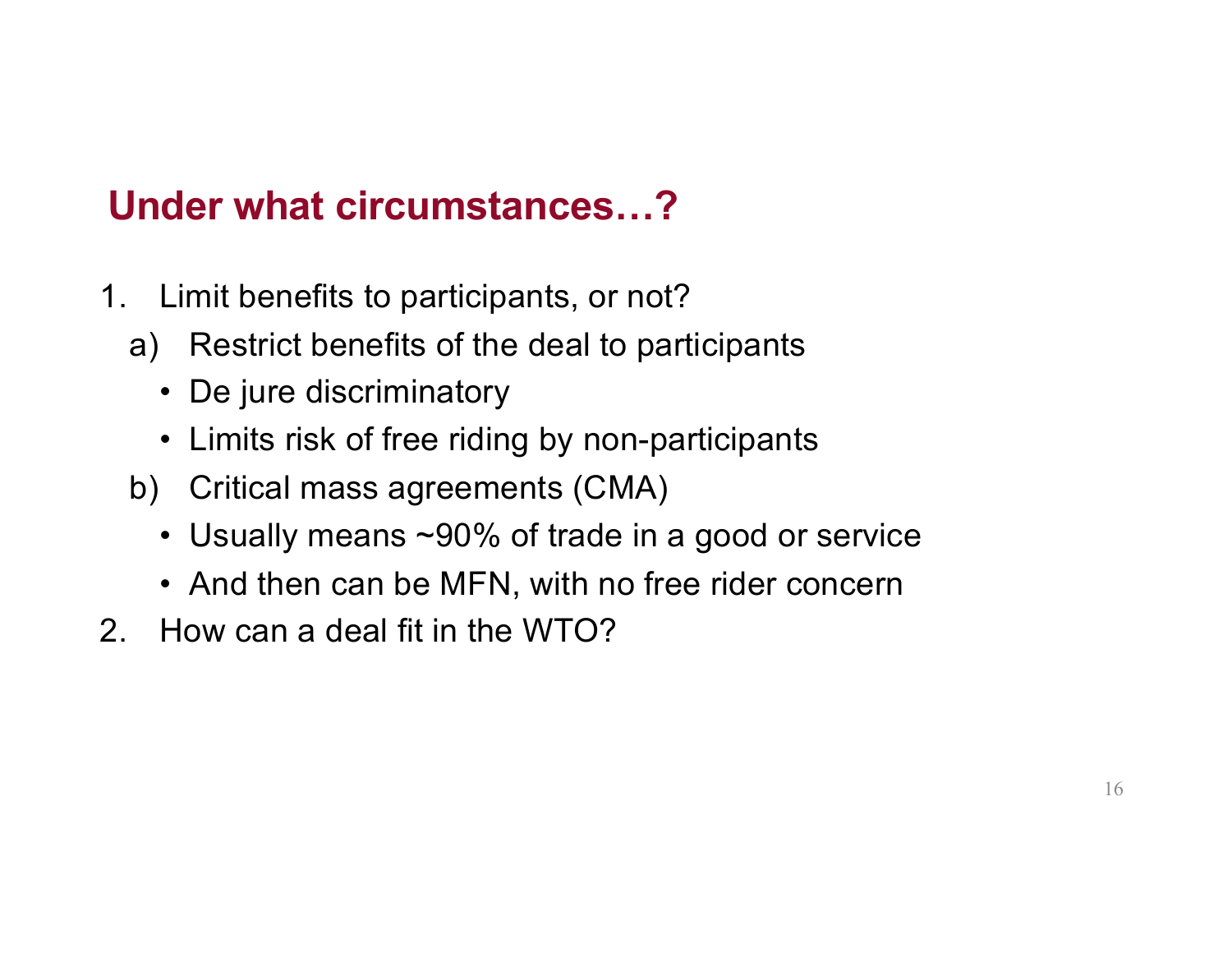### **Annexes to the WTO Agreement** [Also TRIPS, DSB, TPRM]

#### **ANNEX 1A: Multilateral Agreements on Trade in Goods**

General Agreement on Tariffs and Trade 1994 GATT *Schedules* of some Members include Information Technology Agreement Agreement on Agriculture, and 10 other Uruguay Round agreements Trade Facilitation Agreement

#### **ANNEX 1B: General Agreement on Trade in Services**

GATS *Schedules* of some Members include additional commitments on Trade in Basic Telecommunications Services

#### **ANNEX 4: Plurilateral Trade Agreements**

Agreement on Trade in Civil Aircraft Agreement on Government Procurement International Dairy Agreement International Bovine Meat Agreement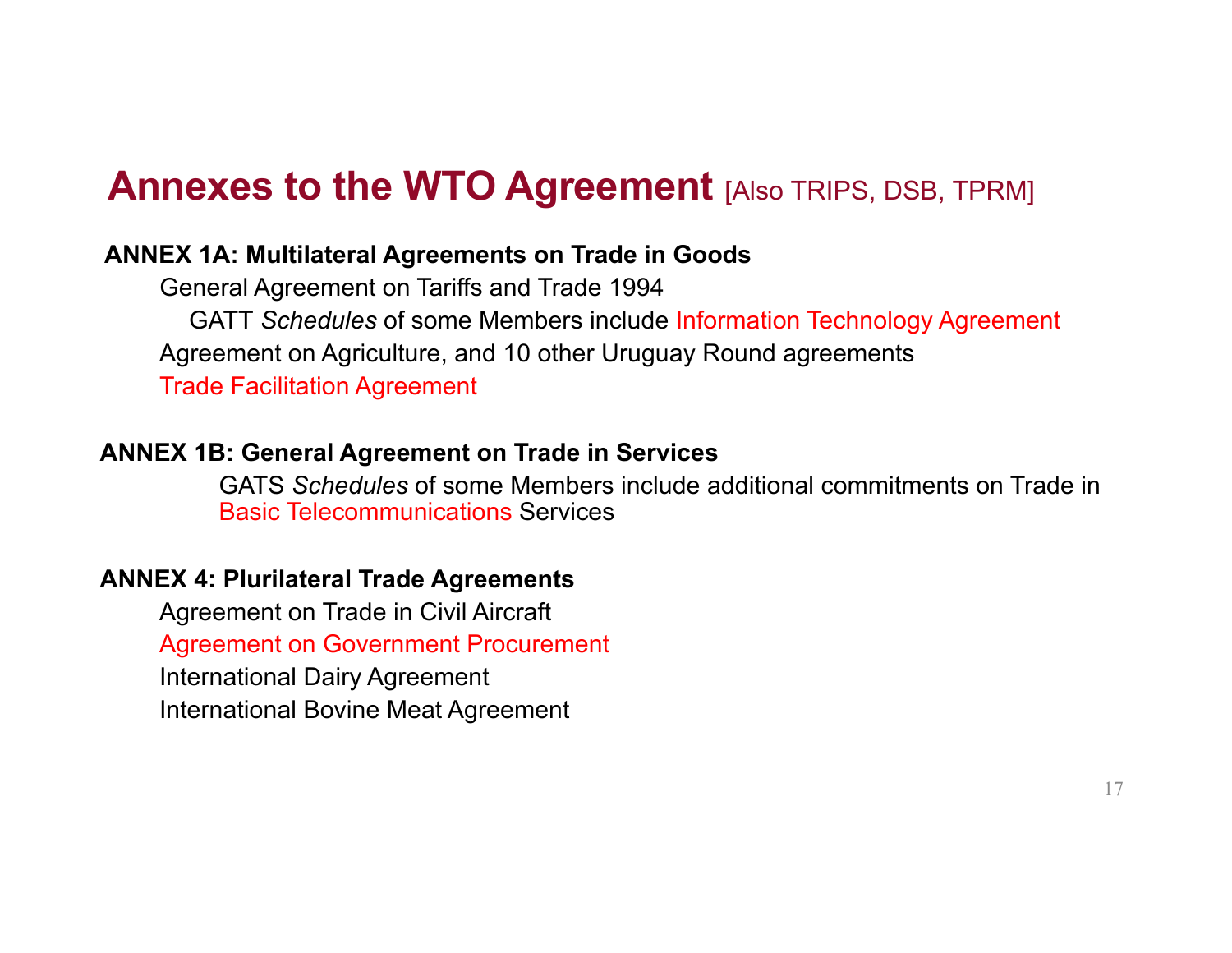## **Potential legal outcomes**

- 1. Add to GATT or GATS Schedules (consensus mostly **not** needed)
	- Critical mass, MFN, binding only on participants
- 2. Add new Agreement to Annex 1 (de facto requires consensus)
	- Binding on all WTO Members who ratify
- 3. Add new plurilateral to Annex 4 (requires consensus)
	- Restrict benefits to participants, on whom it will be binding
- 4. Outside WTO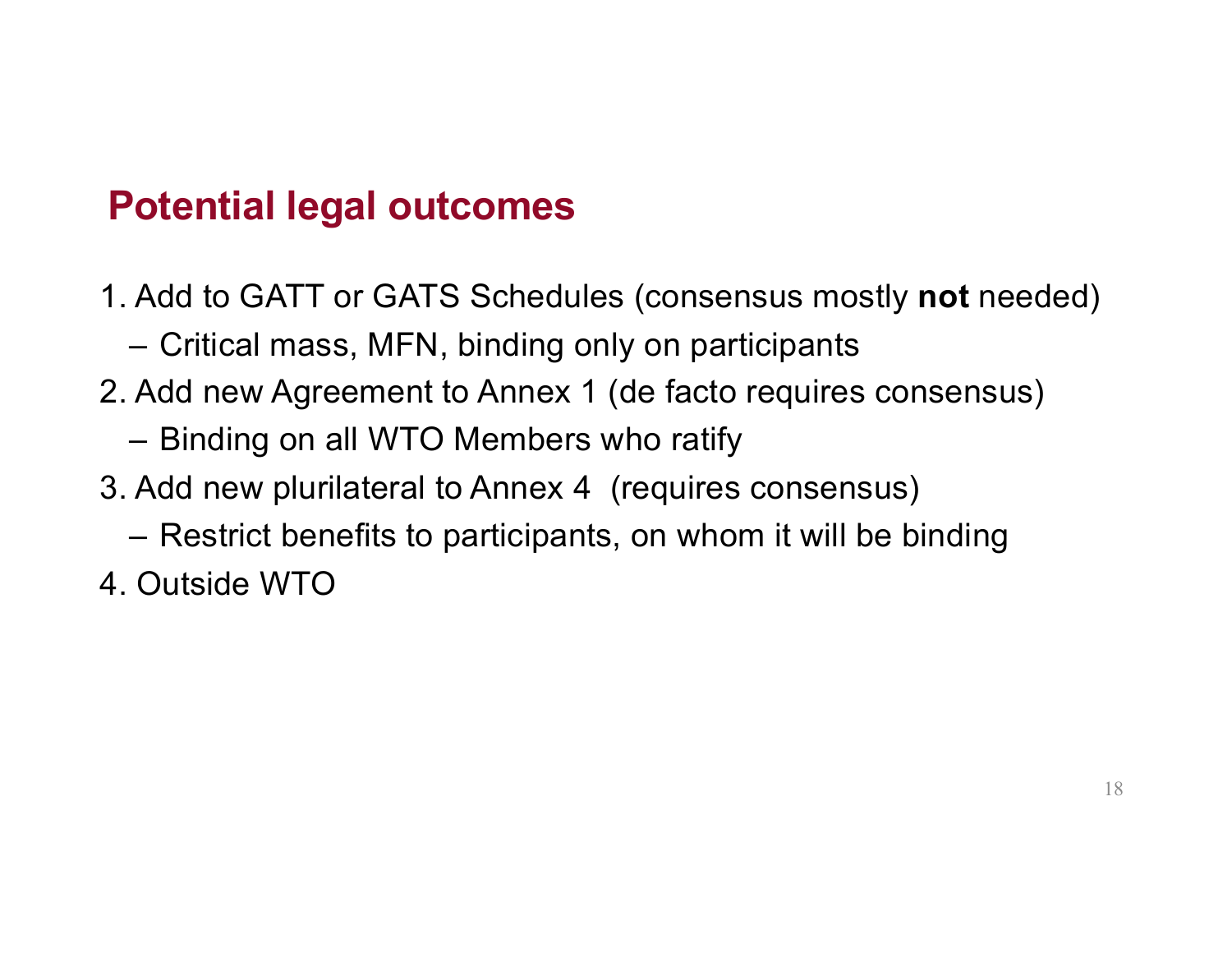### **Four "Joint statement initiatives" (JSIs) now underway**

- Domestic regulation of services
	- Likely to conclude at MC12 on basis of a Reference Paper and new commitments in Schedules
- e-commerce, investment facilitation, MSMEs
	- Likely only progress reports at MC12
- Broad cross-section of the WTO membership
	- More than 140 out of 164 Members involved in at least one
	- EU and China in all four groups
	- U.S. only e-commerce at first, but now services domestic regulation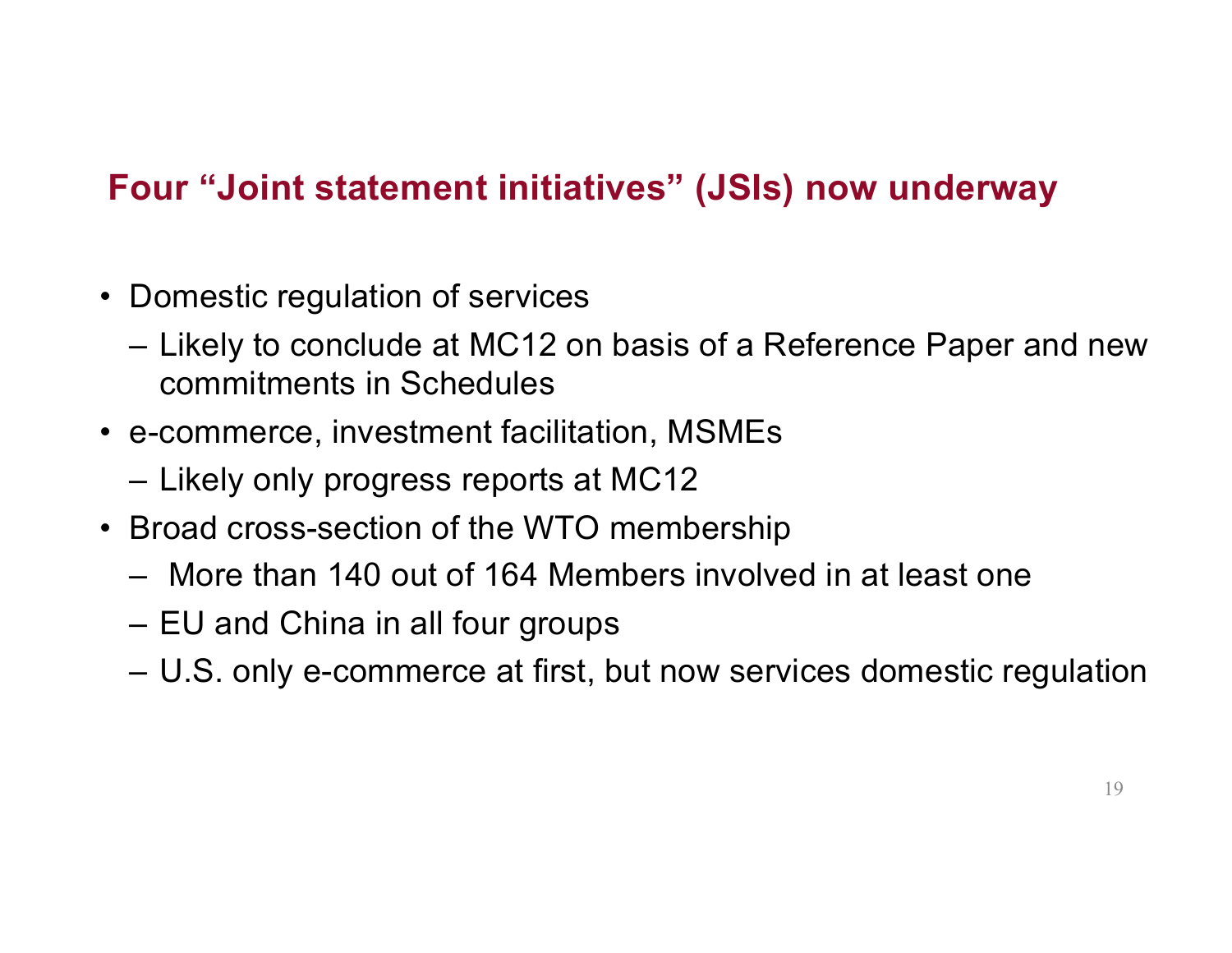### **No guarantee of success…**

- Environmental Goods Agreement negotiations stalled in 2016
- Trade in Services Agreement (TiSA) failed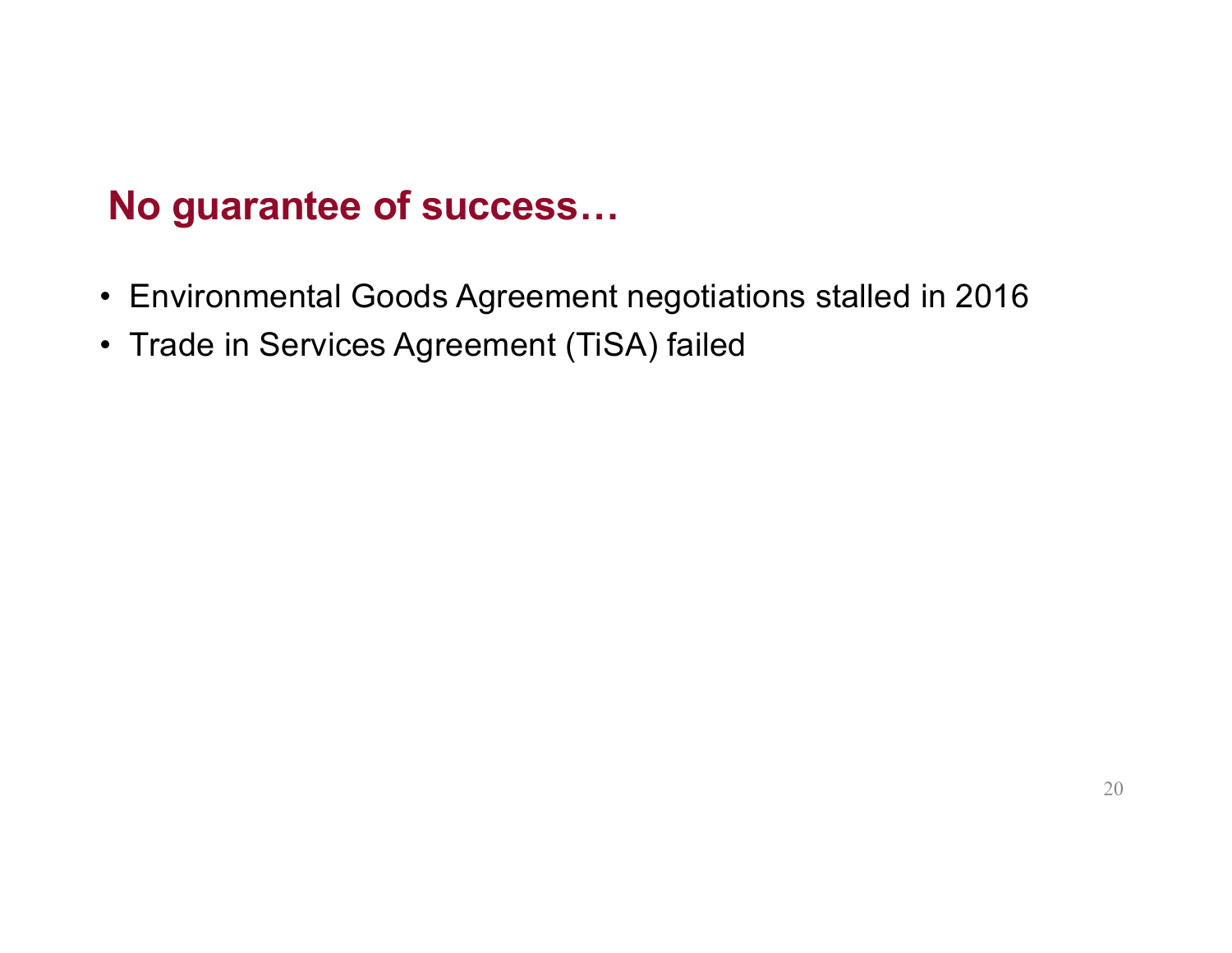### **…nor of ratification**

- A critical mass deal does not come into effect until a predetermined number of countries and/or share of world trade has accepted the deal
- Ten Members have still not ratified the Trade Facilitation Agreement
- Some parties have not ratified CPTPP, and U.S. pulled out
- Took eleven (11) years for the 2005 Amendment of the TRIPS Agreement to come into force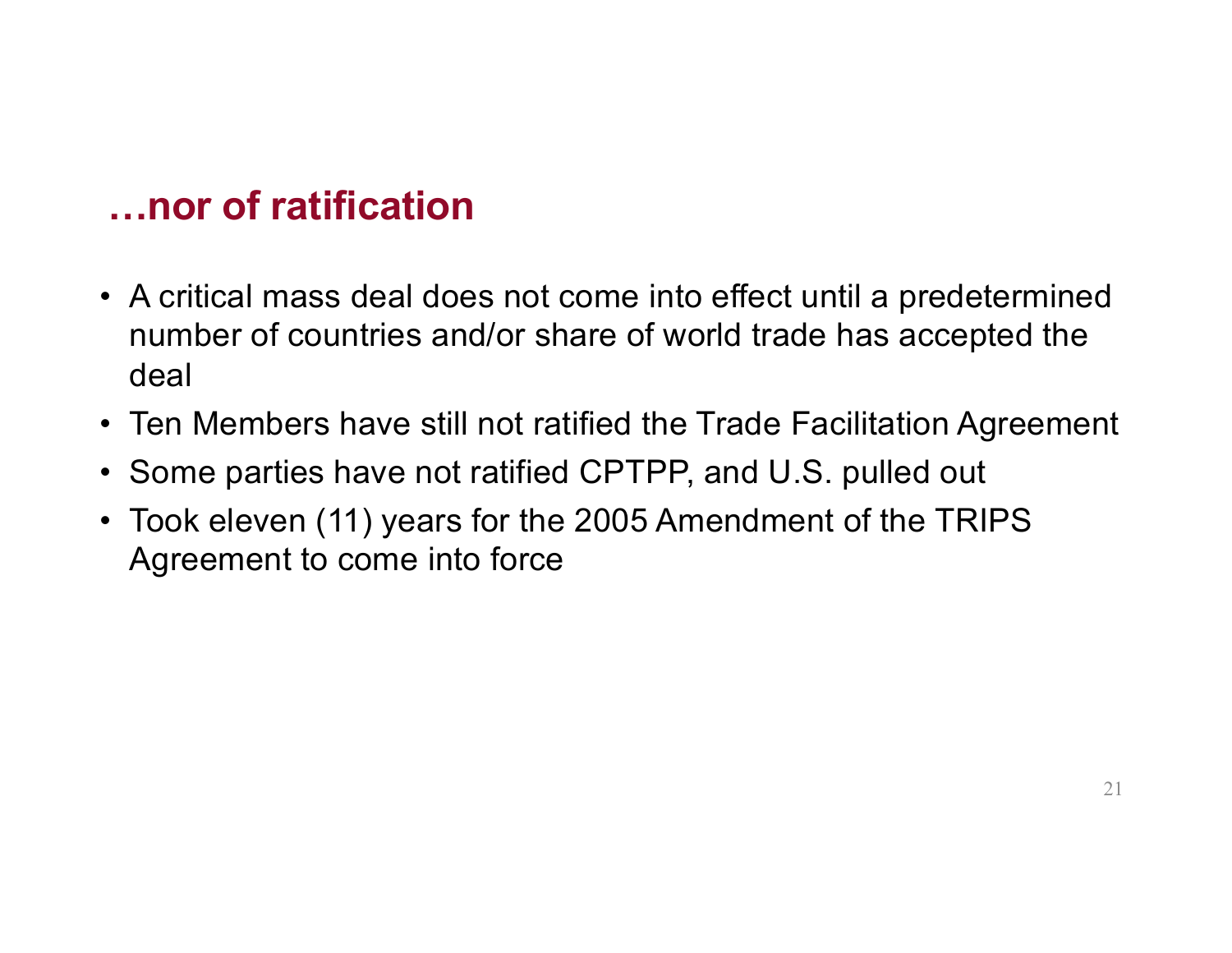### **Other proposed statements**

- Agreement by a sub-set of Members seen as acceptable, if secondbest
	- COVID-19 and Beyond: Trade and Health
	- Role of trade in women's economic empowerment
	- Trade and Environmental Sustainability Structured Discussions
	- Fossil fuel subsidies ministerial statement
	- Informal Dialogue on Plastics Pollution and Environmentally Sustainable Plastics Trade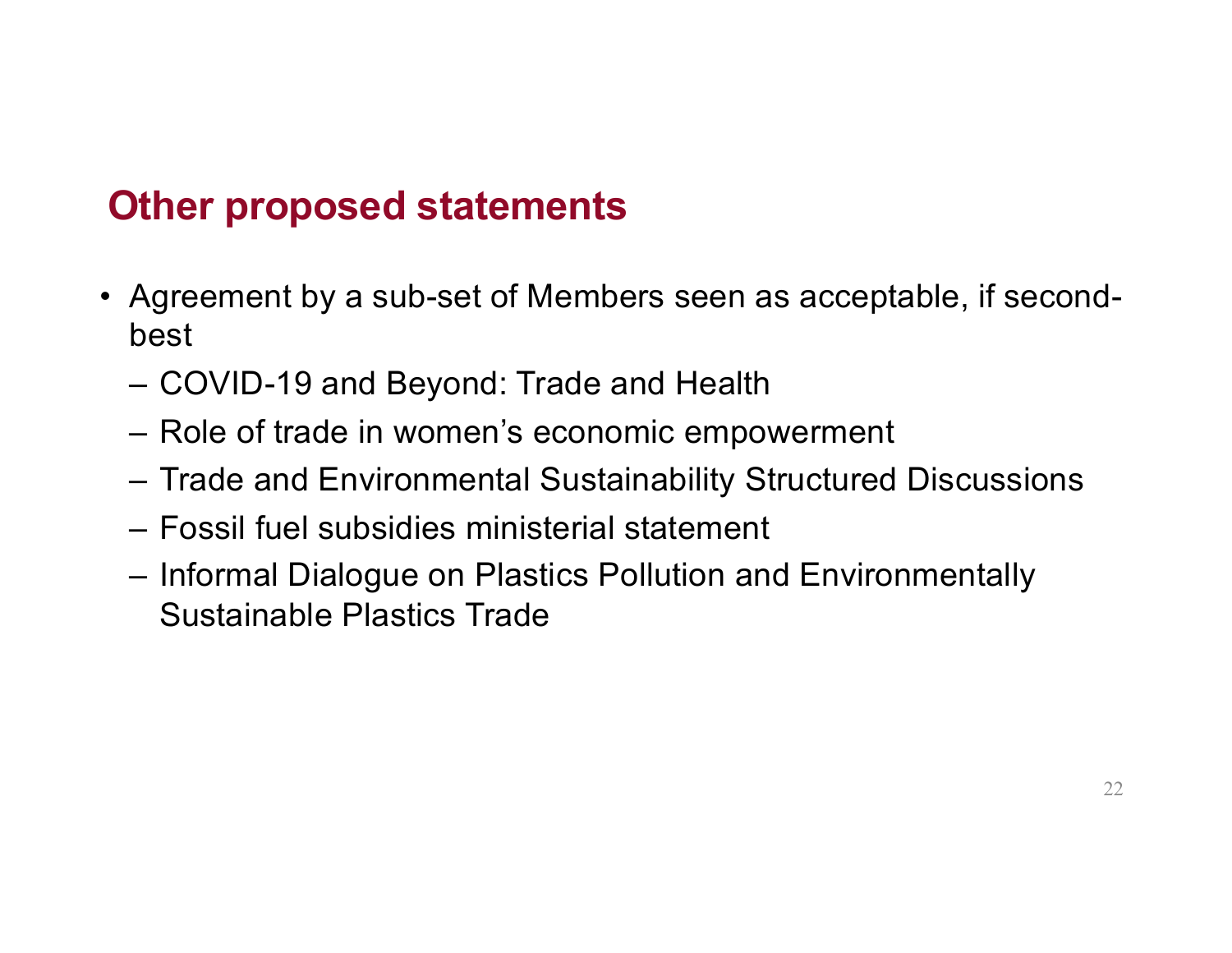### **Part 5: Plurilaterals are now mainstream: are they "legal"?**

- India and South Africa paper WT/GC/W/819
	- Implicit political argument that Members ought not to conduct plurilateral negotiations
		- Linked to claims about special and differential treatment
	- Explicit legal arguments flimsy: Article III:2 of WTO Agreement does not specify legal forms of negotiated outcomes or procedures
	- Real issue?
		- JSIs divert attention and negotiating resources from their own priorities
		- Takes away their leverage over agenda and outcome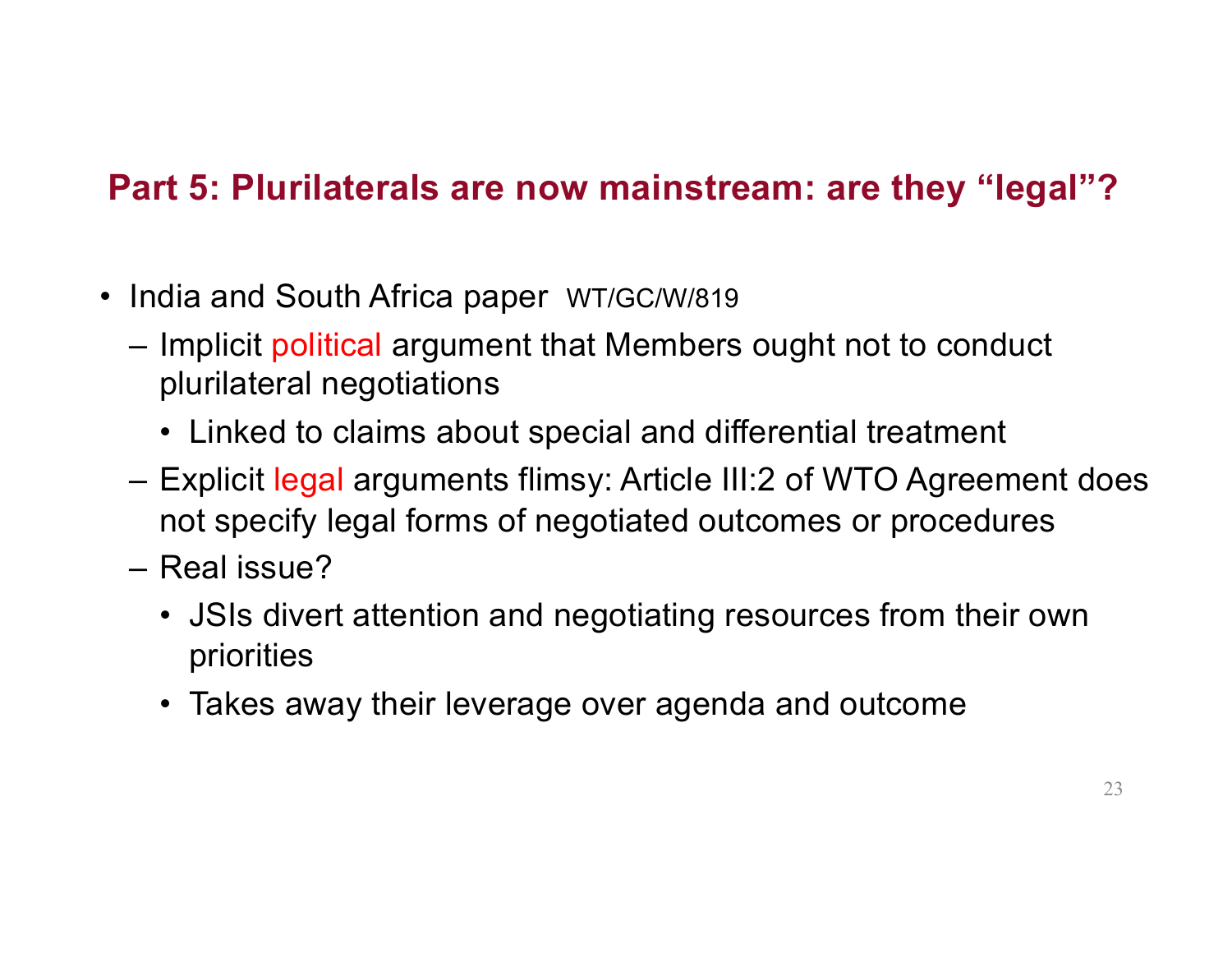## **Political principles on process**

- Open process of analysis and deliberation leading to a joint statement
- Consensus **is** needed to launch and to conclude negotiations that would affect rights and obligations of other Members (fisheries)
- Consensus **not** needed to start process that only creates new obligations for participants (investment facilitation)
- $\triangleright$  Providing a governance framework for new plurilateral agreements that ensures they are consistent with multilateralism would help to recognise valid concerns of Members that choose not to participate.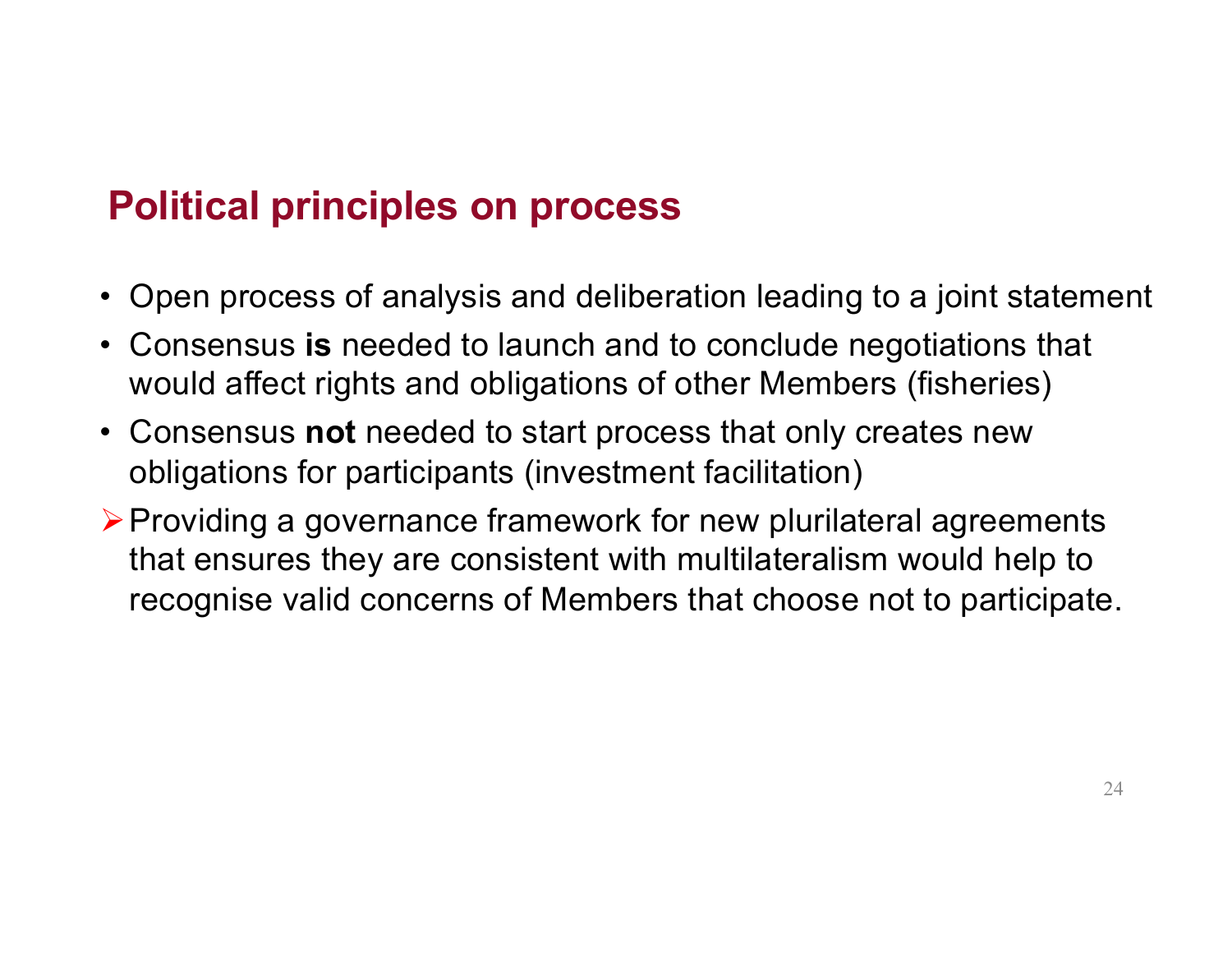## **Governance framework for new plurilaterals?**

- Openness to participation and future accession by any WTO member
- Facilitation of participation of developing countries
- Transparency of the negotiating process
- Means of protecting rights of non-participants while avoiding free riding

For more, see Hoekman and Sabel, (2021) 'Plurilateral Cooperation as an Alternative to Trade Agreements: Innovating One Domain at a Time,' Global Policy 12:S3 49-60.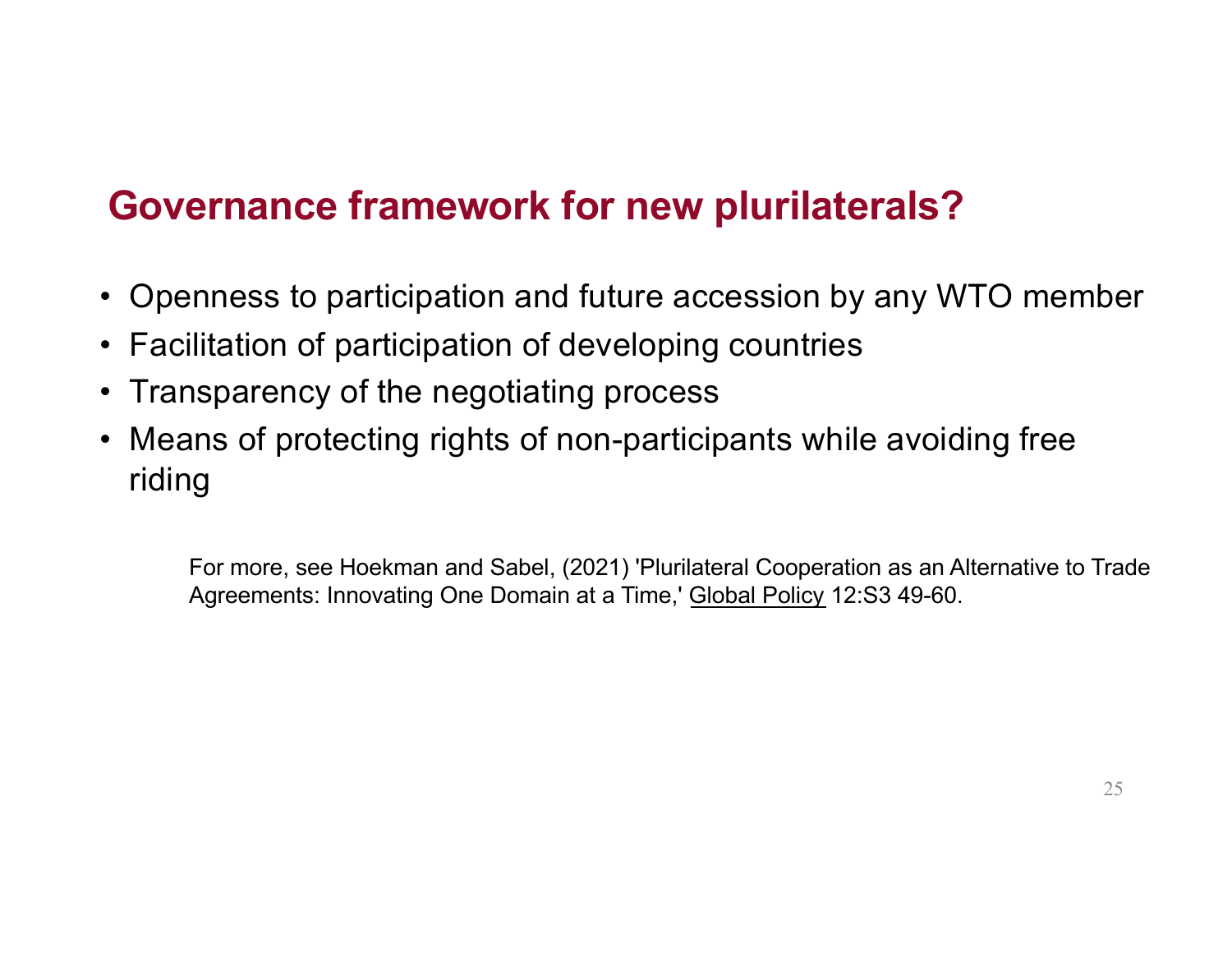### **The stakes are high**

- EU paper on WTO reform contains an implicit warning:
	- **If** no effective formula is found to integrate plurilateral agreements in the WTO
	- **Then** no other option than developing such rules outside the WTO framework
	- **Which** could fragment the system.
- What they mean: some possible agreements not suitable for inclusion in Schedules (not intended to be MFN), and so Members have to debate conditions under which consensus will not be blocked for Annex 4 option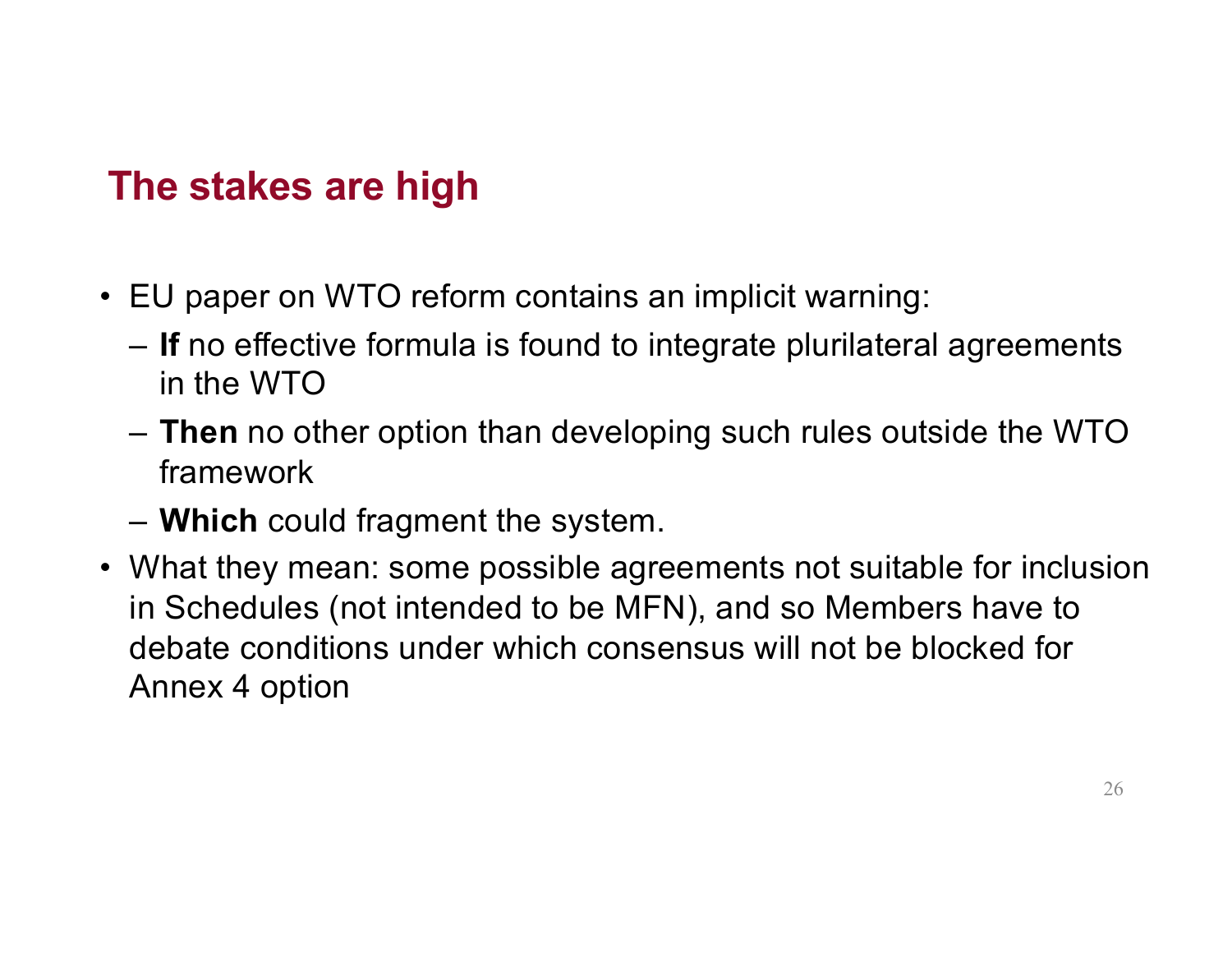## **Outside options are real**

- CPTPP, RCEP and other PTAs are effectively plurilateral
- New examples
	- Digital Economy Partnership Agreement (DEPA)
	- Agreement on Climate Change, Trade and Sustainability (ACCTS)
	- U.S. deals with EU on steel, trilateral process with EU and Japan
- Members who think that new issues should be discussed at WTO have to be sure to make the inside option possible, and attractive.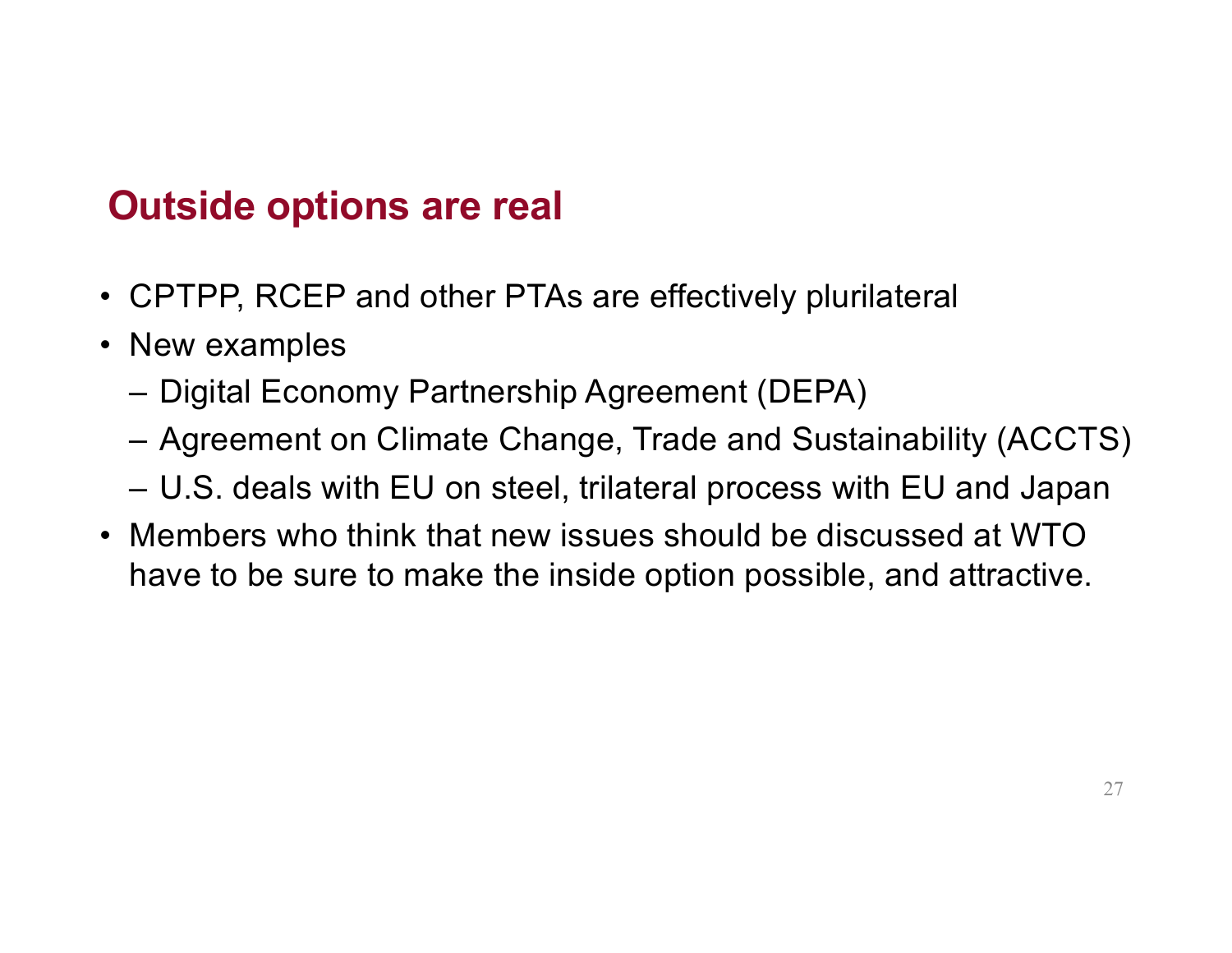## **Part 6: What next?**

- New "round" improbable
- What would a revival of the WTO negotiation function look like?
	- End stalemates on old issues
	- Real negotiation on new issues
- Agreement on how to conclude plurilaterals
- Prospects?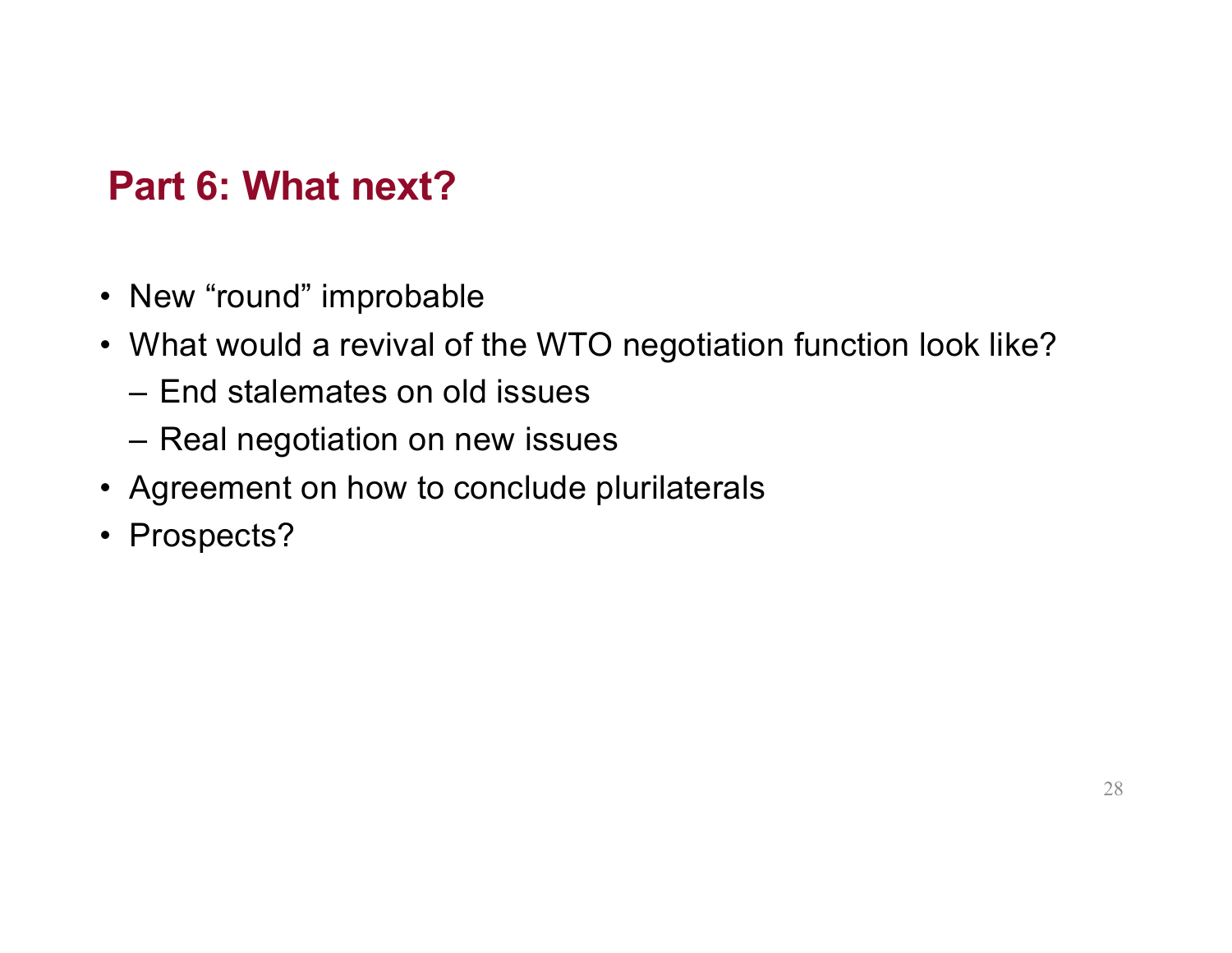### **MC12 part of the answer**

- MC12 will not be a single undertaking, unless Members hold one aspect hostage for others
	- What will be said about COVID-19?
		- TRIPS/vaccines nowhere
	- Fisheries subsidies an existential necessity
		- wide gaps remain
	- Agriculture overriding priority for many developing countries
		- cacophony of cans being kicked down the road?
	- Progress on JSIs essential for the future
	- Other joint statements commit only to new work programs
- For more see Ungphakorn [and Wolfe The WTO is regularly in crisis, but this time could b](https://tradebetablog.wordpress.com/2021/10/30/wto-crisis-this-time-different/)e [different](https://tradebetablog.wordpress.com/2021/10/30/wto-crisis-this-time-different/) (latest update Nov 14)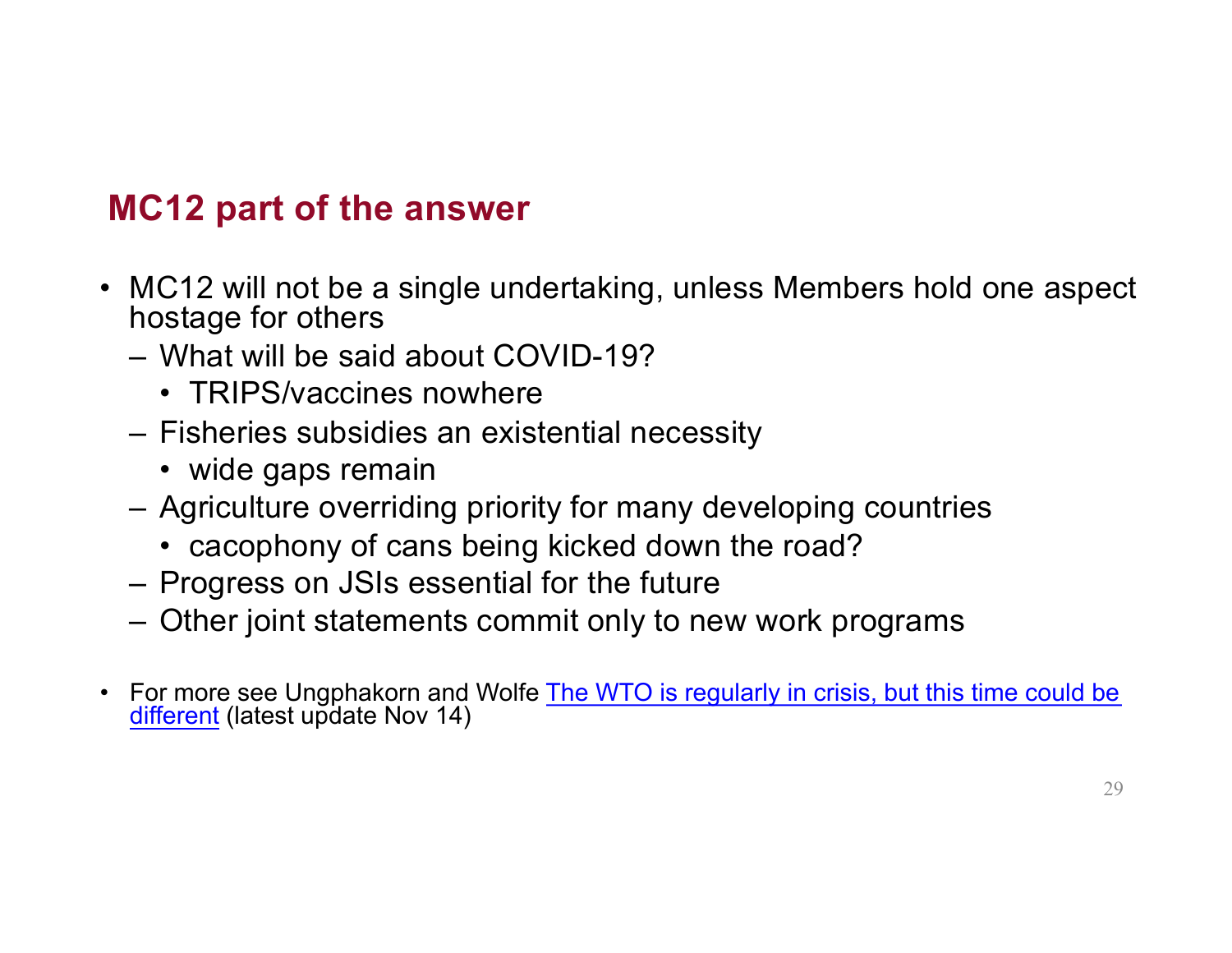### **Three takeaways**

- Single undertaking dead but package deals a reality
	- Is there a package emerging for MC12?
	- Will it be enough to keep WTO moving forward?
- Consensus is changed not removed
	- Who has to agree, on what?
- Will plurilaterals find a home in the WTO?
	- Services domestic regulation a conventional deal
	- Test comes when (if) other JSIs conclude with consensus for insertion
	- And if new issues are discussed in WTO